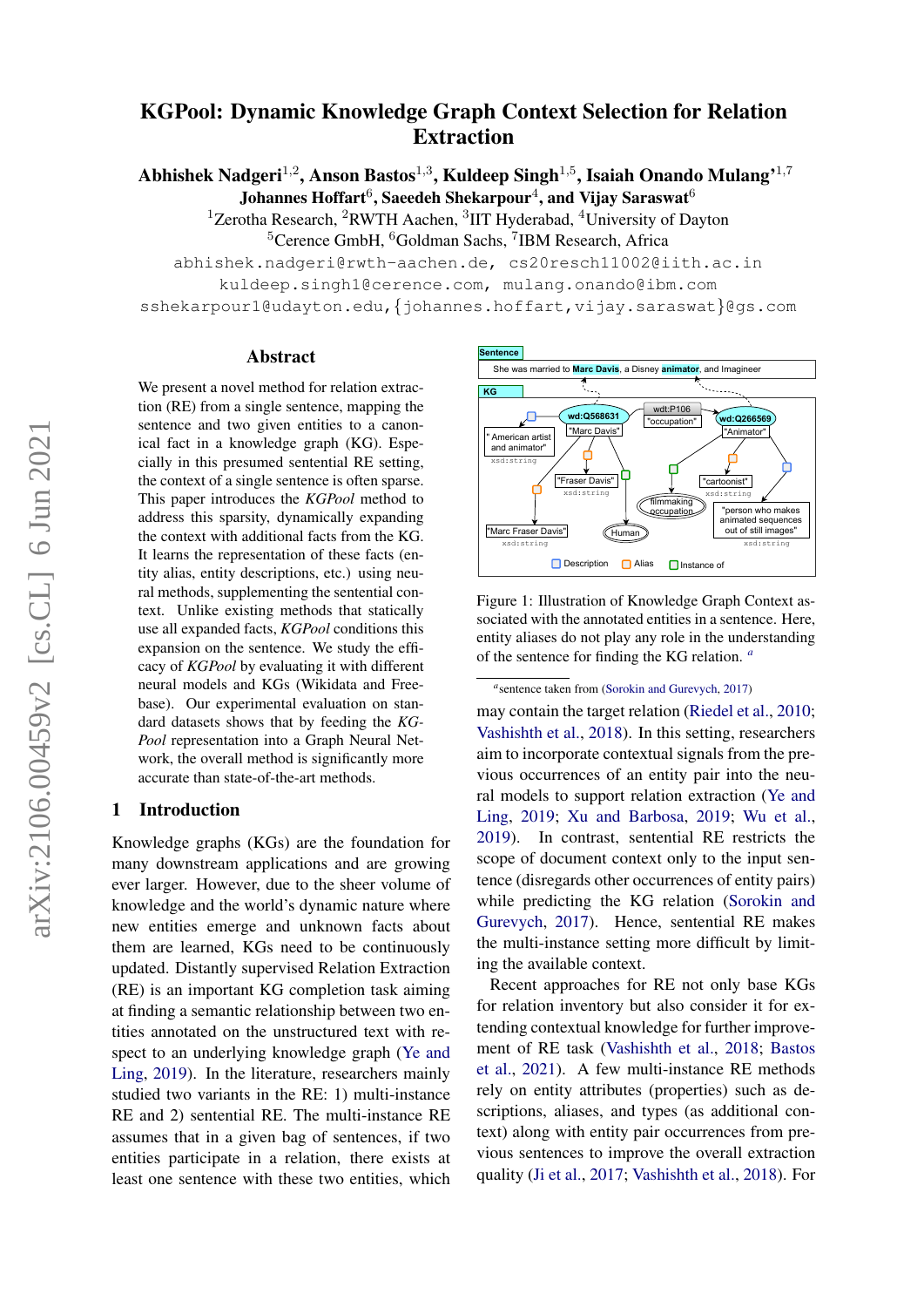the sentential RE, the RECON approach [\(Bastos](#page-9-0) [et al.,](#page-9-0) [2021\)](#page-9-0) aims to effectively encode KG context derived from the entity attributes and entity neighborhood triples. RECON employs a Graph Neural Network (GNN) as a context aggregator for combining sentential context (annotated entities and sentence) and structured KG representation. Although the additional KG context has a positive effect on the overall relation extraction in multiinstance and sentential RE settings, not all KG context forms are necessary for every input sentence. Consider Figure [1,](#page-0-1) where the task is to infer a semantic relation 'occupation' between two entities *wd:Q568631 (Marc Davis)*[1](#page-1-0) and *wd:Q266569 (animator)*. Wikidata [\(Vrandecic,](#page-10-6) [2012\)](#page-10-6) KG provides semantic information such as description, instance-of, and aliases about entities. Here, the entity alias (Marc Fraser Davis, Fraser Davis for *wd:Q568631*; and cartoonist for *wd:Q266569*) has no impact on understanding the sentence because the entities are explicitly mentioned in the sentence. Furthermore, there is empirical evidence in the literature that for several sentences, statically adding all KG context offered minimal or negative impact [\(Bastos et al.,](#page-9-0) [2021\)](#page-9-0). Hence, there are open research questions as to how an RE approach can dynamically utilize the sufficient context from KG and whether or not the selected KG context positively impacts the overall performance?

This paper studies these concerning questions proposing the *KGPool* approach. *KGPool* utilizes a self-attention mechanism in a Graph Convolution Network (GCN) [\(Kipf and Welling,](#page-9-2) [2017\)](#page-9-2) for selecting a sub-graph from the KG to extend the sentential context. The concept of dynamically mapping the structural representation of a KG to a latent representation of a sentence has not been widely studied in prior literature. In RE, *KGPool* is the initial attempt. The existing approaches [\(Bastos et al.,](#page-9-0) [2021;](#page-9-0) [Xu and Barbosa,](#page-10-4) [2019;](#page-10-4) [Wu et al.,](#page-10-5) [2019;](#page-10-5) [Vashishth et al.,](#page-10-3) [2018\)](#page-10-3) feed all the available context (either derived from a bag of sentences or a KG or both) into a neural model and relied on the model to figure out the consequences, resulting in limited performance in many cases [\(Bastos et al.,](#page-9-0) [2021\)](#page-9-0). Conversely, we study the efficacy of *KGPool* in dynamically choosing KG context for the sentential RE task using two standard community datasets (NYT Freebase [\(Riedel et al.,](#page-10-2) [2010\)](#page-10-2), and Wikidata [\(Sorokin](#page-10-1)

[and Gurevych,](#page-10-1) [2017\)](#page-10-1)). Our work makes the following key contributions:

- The *KGPool* approach dynamically selects structural knowledge and transform it into a representation suitable to supplement the latent representation of sentential context learned using a neural model. We deduce that *KGPool* is the first approach that works independently of the underlying context aggregators used in the literature (Graph Neural Network [\(Zhu et al.,](#page-11-0) [2019\)](#page-11-0) or LSTM-based [\(Sorokin and Gurevych,](#page-10-1) [2017\)](#page-10-1)).
- We are the first to map the task of KG Context Selection to a Graph Pooling Problem. Therefore, our proposed approach legitimizes the application of graph pooling algorithms for choosing the relevant context.
- *KGPool*, paired with a GNN as context aggregator, significantly outperforms the existing baselines on both datasets, in one experiment increasing the precision by 12 points over to baseline (P@30 on NYT Freebase). Furthermore, our empirical results (cf., Table [3\)](#page-6-0) conclude that an LSTM model paired with *KGPool* is able to notably outperform a GNN-based approach [\(Zhu et al.,](#page-11-0) [2019\)](#page-11-0) and nearly all multi-instance baselines [\(Ye and](#page-10-0) [Ling,](#page-10-0) [2019;](#page-10-0) [Wu et al.,](#page-10-5) [2019;](#page-10-5) [Vashishth et al.,](#page-10-3) [2018\)](#page-10-3) published in the recent years.

This paper is structured as follows: Section [2](#page-1-1) reviews the related work. Section [3](#page-2-0) formalizes the problem and the proposed approach is described in Section [4.](#page-2-1) Section [5](#page-5-0) describes the experimental setup. The results are in Section [6.](#page-6-1) We conclude in Section [7.](#page-8-0)

#### <span id="page-1-1"></span>2 Related Work

Multi-instance RE: a few multi-instance RE approaches use convolution neural network [\(dos](#page-10-7) [Santos et al.,](#page-10-7) [2015\)](#page-10-7), attention CNN [\(Wang et al.,](#page-10-8) [2016\)](#page-10-8) and attention-based recurrent neural models for relation extraction [\(Zhou et al.,](#page-11-1) [2016\)](#page-11-1). Other approaches such as [\(Ji et al.,](#page-9-1) [2017;](#page-9-1) [Vashishth](#page-10-3) [et al.,](#page-10-3) [2018\)](#page-10-3) incorporate entity descriptions, entity and relation aliases from KG to supplement context from the previous sentences. Work in [\(Vashishth et al.,](#page-10-3) [2018\)](#page-10-3) employs a graph convolution network to encode entity and relation aliases derived from Wikidata. HRERE [\(Xu and](#page-10-4) [Barbosa,](#page-10-4) [2019\)](#page-10-4) proposes an approach for jointly

<span id="page-1-0"></span><sup>1</sup>wd: binds to [https://www.wikidata.org/wiki/](#page-10-1)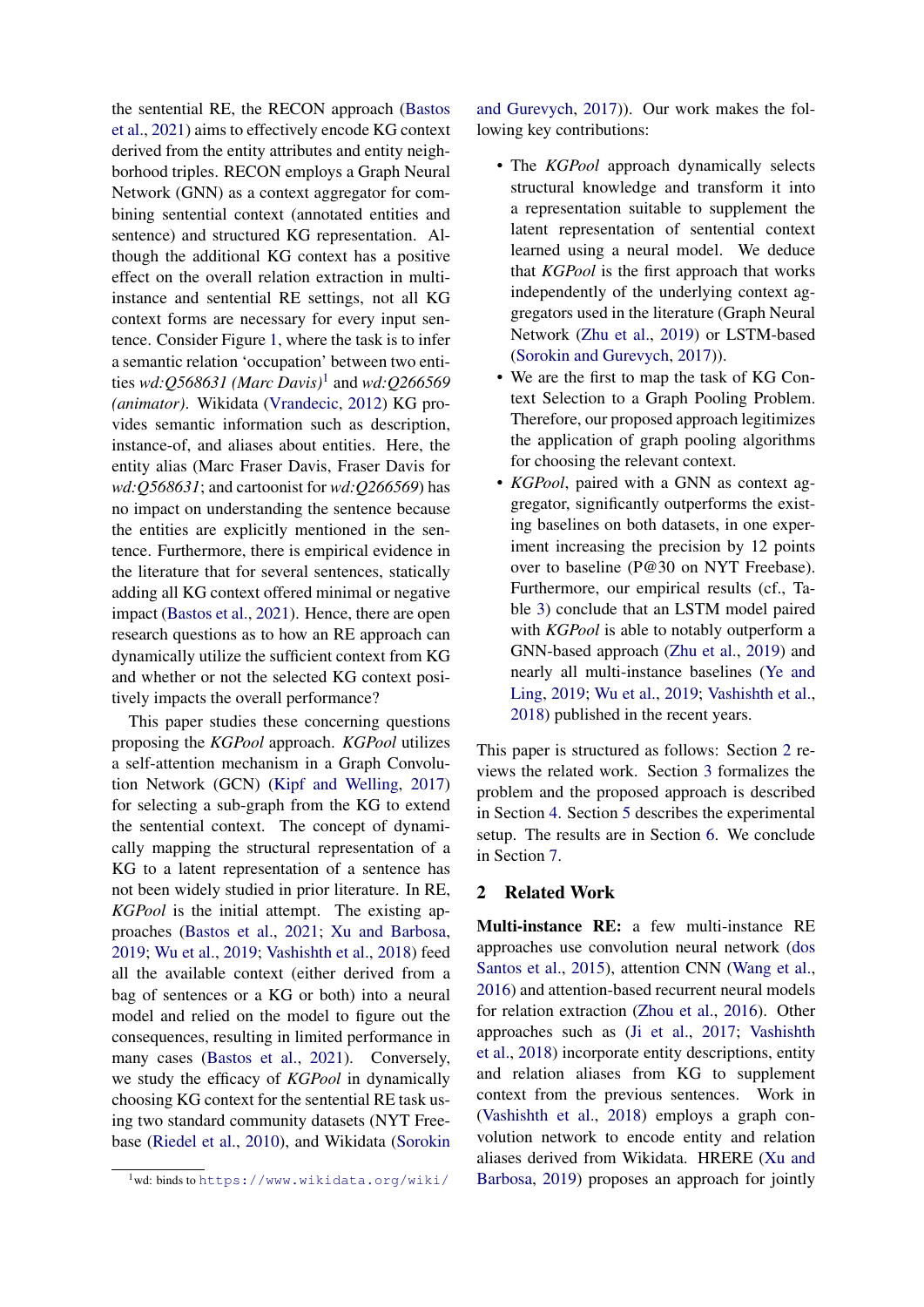learning sentence and KG representation using cross-entropy loss function. To effectively capture the available entity context in the documents, [Ye](#page-10-0) [and Ling](#page-10-0) [\(2019\)](#page-10-0) suggest an approach incorporating intra-bag and inter-bag attentions. For a detailed survey, we point readers to [\(Smirnova](#page-10-9) and Cudré-Mauroux, [2018\)](#page-10-9).

Sentential RE: researchers [\(Sorokin and](#page-10-1) [Gurevych,](#page-10-1) [2017\)](#page-10-1) utilized additional relations present in the sentence to assist the process of extracting the target relation using an LSTM-based model. GP-GNN [\(Zhu et al.,](#page-11-0) [2019\)](#page-11-0) generates parameters of GNN based on the input sentence, which enables GNNs to process-relational reasoning on unstructured text inputs. RECON [\(Bastos](#page-9-0) [et al.,](#page-9-0) [2021\)](#page-9-0) is an approach that uses the entity attributes (aliases, labels, descriptions, instanceof) and KG triples to signal an underlying GNN model for sentential RE. Authors conclude that the multi-instance requirement can be relaxed provided a good representation of KG context to enrich the sentential RE model. However, RECON and multi-instance approaches [\(Xu and](#page-10-4) [Barbosa,](#page-10-4) [2019;](#page-10-4) [Vashishth et al.,](#page-10-3) [2018\)](#page-10-3) utilize statically derived context from the KG, i.e., KG context does not vary depending the sentence.

Graph Pooling and Dynamic Context Selection: researchers proposed several models for the graph classification aka. graph pooling task [\(Cangea et al.,](#page-9-3) [2018;](#page-9-3) [Ying et al.,](#page-10-10) [2018;](#page-10-10) [Gao and Ji,](#page-9-4) [2019\)](#page-9-4). These models employ various approaches such as graph topology-based [\(Rhee et al.,](#page-10-11) [2018\)](#page-10-11), and by learning the hierarchical graph-structure [\(Ying et al.,](#page-10-10) [2018\)](#page-10-10). Another graph pooling model relies on node features and topological information using self-attention [\(Lee et al.,](#page-9-5) [2019\)](#page-9-5) in which a specific number of nodes are always eliminated. In *KGPool*, the elimination of nodes depends on a context coefficient and node importance (Section [4\)](#page-2-1). For context selection, a recent work focuses on dynamically selecting the KG context to optimize a Pre-Trained Language Model (PLM) for entity typing and relation classification [\(Su et al.,](#page-10-12) [2020\)](#page-10-12). *KGPool* has the following fundamental differences compared to [\(Su et al.,](#page-10-12) [2020\)](#page-10-12): *KGPool* inspires its self-attention mechanism from [\(Lee et al.,](#page-9-5) [2019;](#page-9-5) [Vaswani et al.,](#page-10-13) [2017\)](#page-10-13) to learn a representation of the KG context. Hence, *KGPool* works agnostic of the underlying model used for the context aggregation (unlike [Su et al.](#page-10-12) [\(2020\)](#page-10-12), which is tightly coupled with PLM). Approaches such as

[\(Liu et al.,](#page-9-6) [2017;](#page-9-6) [Zhang et al.,](#page-11-2) [2018;](#page-11-2) [Kang et al.,](#page-9-7) [2020\)](#page-9-7) also perform dynamic context selection for respective tasks. However, these approaches are not focused on knowledge graph context selection.

# <span id="page-2-0"></span>3 Problem Statement

We define the KG as a tuple given by  $KG =$  $(\mathcal{E}, \mathcal{R}, \mathcal{T}^+)$  where  $\mathcal E$  denotes the set of all vertices in the graph representing entities,  $\mathcal{R}$  is the set of edges representing relations, and  $\mathcal{T}^+ \subseteq$  $\mathcal{E} \times \mathcal{R} \times \mathcal{E}$  is a set of all KG triples. The *RE Task* predicts the target relation  $r^c \in \mathcal{R}$  between a given pair of entities  $\langle e_i, e_j \rangle$  from the sentence  $W = (w_1, w_2, ..., w_l)$ . If no relation is inferred, it returns 'NA' label. We aim for the sentential RE task which put a constraint that the sentence within which a given pair of entities occurs is the only visible sentence from the bag of sentences. We view RE as a classification task similar to [\(Sorokin and Gurevych,](#page-10-1) [2017\)](#page-10-1). In a KG triple  $\tau = (e_h, r, e_t) \in \mathcal{T}^+$ , the relation  $r \in \mathcal{R}$ ,  $e_h$  is the head entity (relation origin) while  $e_t$  is the tail entity. For each entity, associated semantic properties such as entity label, description, instance-of, and aliases are known as entity attribute  $(At<sup>e</sup>)$  (cf., graph construction step of Figure [2\)](#page-3-0). We aim to model KG contextual information to improve the classification. This is achieved by learning the effective representations of the sets  $At^e$ ,  $e_h$ ,  $e_t$ , and W (cf. section [4\)](#page-2-1).

# <span id="page-2-1"></span>4 KGPool Approach

*KGPool* consists of three components illustrated in Figure [2:](#page-3-0) 1) *Graph Construction* aggregates the sentence, entities and its attributes as a Heterogeneous Information Graph  $(HIG)$  for input representation. 2) *Context Pooling* step utilizes a self-attention mechanism in a graph convolution to calculate attention scores for entity attributes using node features and graph topology. The pooling process allows *KGPool* to construct a Context Graph  $(CG)$ , which is a contextualized representation of  $HIG$  with lesser number of nodes. 3) *Context Aggregator* takes as input the sentence, entities, contextual representations of HIG, and classifies the target relation between the entities. We detail the approach in the following.

# <span id="page-2-2"></span>4.1 Graph Construction

As first step, we extract entity attributes  $(At^e)$ from public dumps of Freebase [\(Bollacker et al.,](#page-9-8)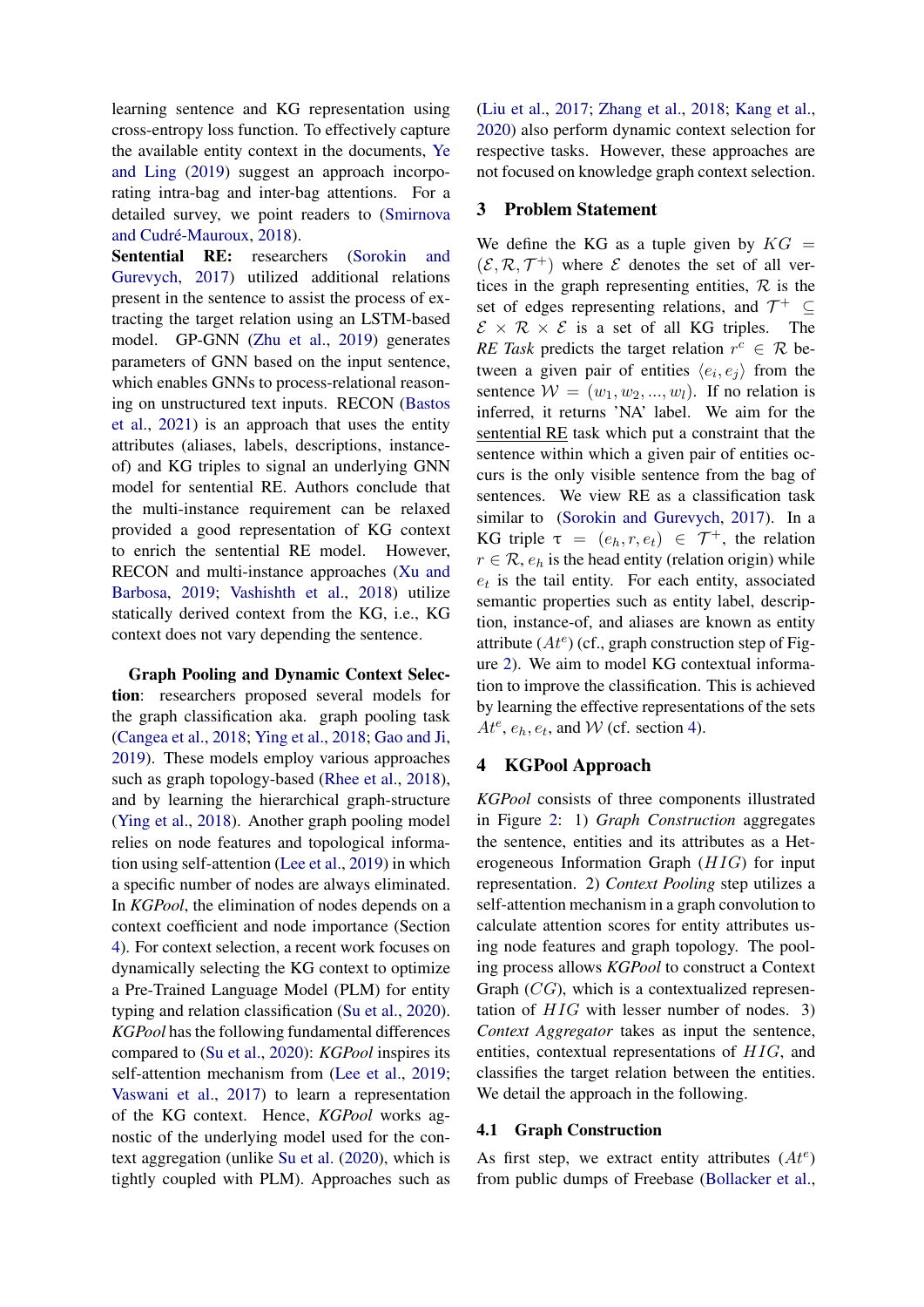<span id="page-3-0"></span>

Figure 2: *KGPool* approach has three components to supplement sentential context with necessary KG context.

[2007\)](#page-9-8) and Wikidata [\(Vrandecic,](#page-10-6) [2012\)](#page-10-6) KGs depending on the dataset. For the KG context, we rely on the most commonly available properties of the entities as suggested by [\(Bastos et al.,](#page-9-0) [2021\)](#page-9-0): aliases, description, instance-of, and label. An example of various entity attributes is given in Figure [2](#page-3-0) at the Graph Construction step. Then, the sentence  $W$  is transformed to another representation using Bi-LSTM [\(Schuster and Paliwal,](#page-10-14) [1997\)](#page-10-14) by concatenating its word and character embeddings:

$$
\vec{\mathcal{W}} = BiLSTM(\mathcal{W})
$$
 (1)

<span id="page-3-1"></span>Similar representation is created for each entity  $e_i$ where  $i = (h, t)$ :

<span id="page-3-2"></span>
$$
\vec{e_i} = BiLSTM(e_i) \tag{2}
$$

<span id="page-3-3"></span>For entity  $e_i$ , its KG contexts (entity attributes)  $At_i^{e^i}$  $j^{e^i}$  (where  $j = [0...N]$ ) are independently converted into associated embedding representations:

$$
\vec{At_j}^{e^i} = BiLSTM(At_j^{e^i})
$$
 (3)

For a knowledge representation of the KG context concerning the sentential context (sentence and annotated entities), we introduce the special graph  $HIG = (A, F)$ , a Heterogeneous Information Graph, represented in the adjacency matrix  $A \in \{0,1\}^{n \times n}$ , where *n* is the maximum number of neighboring nodes for an entity  $e_i$ . Here,  $F \in \mathbb{R}^{n \times f}$  is the node feature matrix assuming each node has f features learned from the Bi-LSTM in the equations [1,](#page-3-1) [2,](#page-3-2) and [3.](#page-3-3) In these equations, BERT [\(Devlin et al.,](#page-9-9) [2019\)](#page-9-9), or any other recent Transformer-based model can be used. Due to hardware limitations, we are bound to Bi-LSTM using Glove embeddings [\(Pennington et al.,](#page-9-10) [2014\)](#page-9-10).

#### <span id="page-3-4"></span>4.2 Context Pooling

Context pooling is built upon three layers of Graph Convolutional Networks (GCN) and a readout layer associated with each of them. Moreover, the last layer of GCN is coupled with a pooling layer (cf., ablation studies for architectural design choice experiments).

#### 4.2.1 Graph Convolution

Since *KGPool* is expected to select the sufficient context, the Context Graph CG is a reduction of  $HIG$  using the mapping  $\Psi : HIG \longrightarrow CG$ . The challenge here is the no natural notion of spatial locality, i.e., it is not viable to pool together all context nodes in an "m  $\times$  m" patch on  $HIG$  be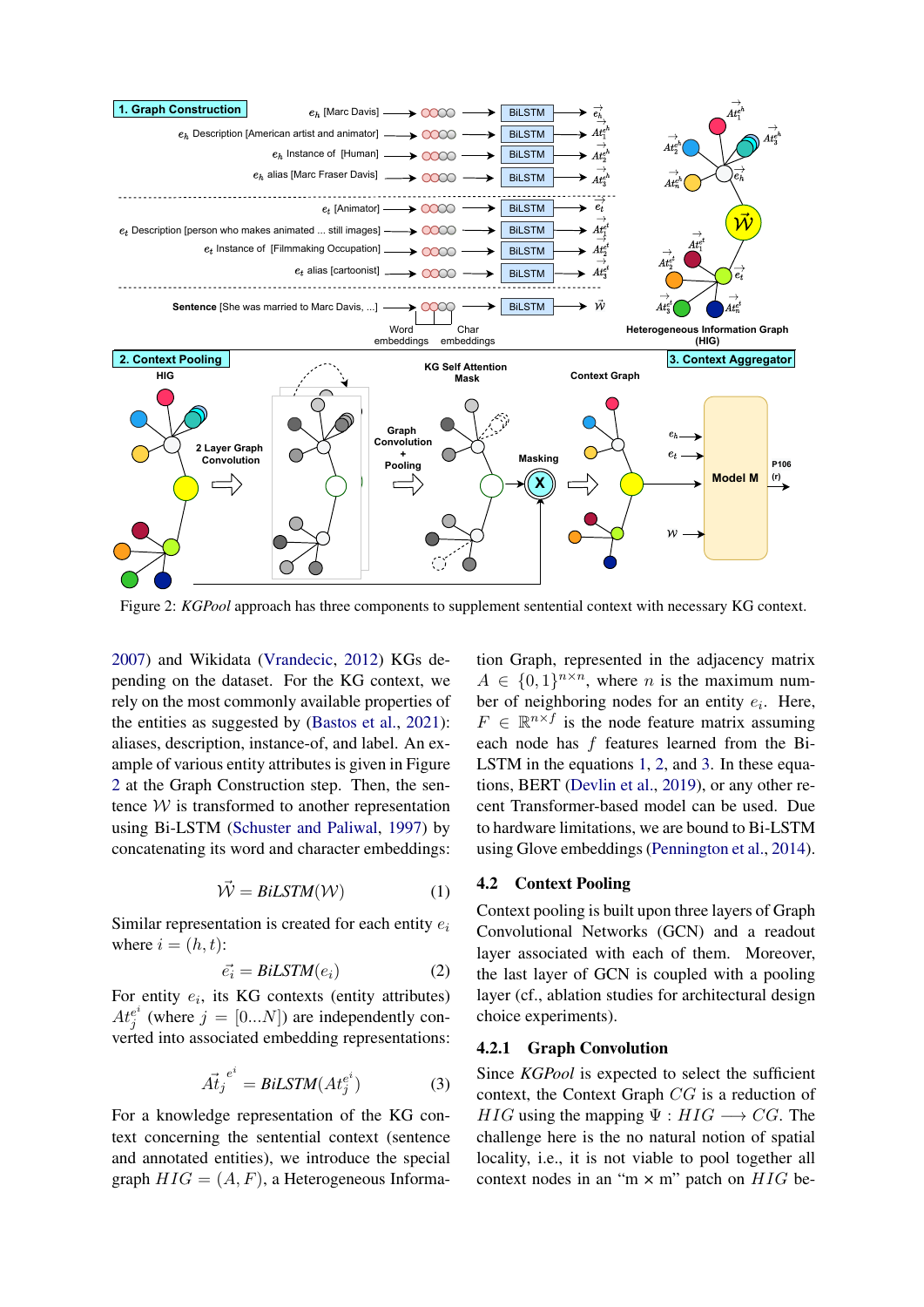cause the complex topological structure of graphs prevents any straightforward, deterministic definition of a "patch". Furthermore, entities nodes have a varying number of neighboring nodes, making the graph pooling challenging (similar to other graph classification problems [\(Ying et al.,](#page-10-10) [2018\)](#page-10-10)). In HIG, entity nodes do not contain information of their neighbors. Hence, we aim to enrich each entity node with the adjacent node's contextual information. Therefore, we employ a GNN variant to utilize its message-passing architecture to learn node embeddings from a message propagation function. The message propagation function depends on the adjacency matrix  $A$ , trainable parameters  $\theta$ , and the node embeddings F [\(Ying](#page-10-10)) [et al.,](#page-10-10) [2018\)](#page-10-10). We rely on a GCN model by [Kipf](#page-9-2) [and Welling](#page-9-2) [\(2017\)](#page-9-2). The GCN layer is defined as:

<span id="page-4-0"></span>
$$
F^{(k)} = \text{ReLU}\left(\tilde{D}^{-\frac{1}{2}}\tilde{A}\tilde{D}^{-\frac{1}{2}}F^{(k-1)}\theta^{(k-1)}\right) \tag{4}
$$

where  $\tilde{A} = A + I$ ,  $\tilde{D} = \sum_{j} \tilde{A}_{i,j}$  and  $\theta^{(k)}$  is the trainable matrix. The GCN module might run  $k$ iteration and normally is in the range of two to six [\(Ying et al.,](#page-10-10) [2018\)](#page-10-10). A few graph representation learning approaches propose to use readout layer that aggregates node features to learn a fixed size representation [\(Xu et al.,](#page-10-15) [2018;](#page-10-15) [Cangea et al.,](#page-9-3) [2018\)](#page-9-3). We perform this summarizing after each block of the network (Equation [4\)](#page-4-0), and aggregate all of the intermediate representation together by taking their sum. We define readout layer  $R$  as:

$$
R^{(k)} = \frac{1}{N} \sum_{i=1}^{N} F_i^{(k)} \|\max_{i=1}^{N} F_i^{(k)} \tag{5}
$$

where  $N$  is the number of nodes in the graph and  $F$  is the node feature embedding.

#### 4.2.2 KG Self-Attention Mask

Until Equation [5,](#page-4-1) *KGPool* focuses on learning node features. Next, *KGPool* learns the importance of each entity attribute node using selfattention. Please note, in HIG, pooling happens only for entity attribute nodes  $(\vec{At}_j)$  $e^i$  from Equa-tion [3\)](#page-3-3). The sentence  $\vec{W}$  and entities  $\vec{e_h}, \vec{e_t}$  remain intact. Hence, each entity representation  $\vec{e_h}$ and  $\vec{e}_t$  is enriched by the useful attribute context (KG context). The entity attribute nodes which do not provide relevant context are excluded from the graph. To choose the relevant entity attribute nodes, we use a self-attention score Z [\(Lee et al.,](#page-9-5)

[2019\)](#page-9-5) calculated as follows:

$$
Z = \tanh\left(\tilde{D}^{-\frac{1}{2}}\tilde{A}\tilde{D}^{-\frac{1}{2}}F^{(k)}\Theta_{att}\right) \tag{6}
$$

where  $\Theta_{att} \in \mathbb{R}^{F \times 1}$  is the only parameter of the pooling layer. For ranking, we take the attention score and pass it through a softmax layer where  $Z_{score}$  is the normalized self attention score.

<span id="page-4-2"></span>
$$
Z_{score} = \exp\left(Z_i\right) / \sum_i \exp\left(Z_i\right) \tag{7}
$$

After Equation [7,](#page-4-2) we compute the scores for each entity attribute node. Next, we propose a node selection method in which nodes are selected on the basis of **Context Coefficient**  $\alpha$  which is a hyper parameter. The top nodes are selected as:

<span id="page-4-3"></span>
$$
idx = \max(Z_{score}) - \alpha * \sigma(Z_{score}) \quad (8)
$$

where  $\sigma(Z_{score})$  is the standard deviation of  $Z_{score}$ , *idx* represents the node selection result, and  $Z_{mask}$  is the corresponding attention mask. Equation [8](#page-4-3) acts as a soft constraint in selecting the context nodes for each  $HIG$  which depends on the value of  $\alpha$ . Learning  $\alpha$  during training may cause over-fitting. Hence, we decided to consider  $\alpha$  as a trade-off parameter similar to  $\lambda$  in regular-ization (Bühlmann and Van De Geer, [2011\)](#page-9-11). Next, the Context Graph  $(CG)$  is formed by pooling out the less essential entity attribute nodes as:

<span id="page-4-4"></span>
$$
F' = F_{\text{idx},:}^{(k)}, F_{out} = F' \odot Z_{mask}, A_{out} = A_{\text{idx},:} \tag{9}
$$

<span id="page-4-1"></span>In addition to the dynamically selected nodes, we also inherit the intermediate node and graph representations of  $k - 1$  layers similar to ResNET [\(He et al.,](#page-9-12) [2016\)](#page-9-12). The intermediate representations  $(k-1)$  and the CG ( $k^{th}$  layer) is given as follows:

<span id="page-4-5"></span>
$$
\vec{e_h}^{\prime} = F_{e_h}^{(1)} \oplus F_{e_h}^{(2)} \oplus ....F_{e_h}^{(k)}
$$
\n
$$
\vec{e_t}^{\prime} = F_{e_t}^{(1)} \oplus F_{e_t}^{(2)} \oplus ....F_{e_t}^{(k)}
$$
\n
$$
\vec{W}^{\prime} = F_{\mathcal{W}}^{(1)} \oplus F_{\mathcal{W}}^{(2)} \oplus ....F_{\mathcal{W}}^{(k)}
$$
\n
$$
\vec{R}^{\prime} = R^{(1)} \oplus R^{(2)} \oplus ....R^{(k)}
$$
\n(10)

where in the  $i^{th}$  layer:  $F_{e_l}^{(i)}$  is the node embedding of  $e_l$ ,  $l = (h, t)$ ,  $F_{\mathcal{W}}^{(i)}$  is the node embedding of sentence W, and  $R^{(i)}$  is the readout. In the  $k^{th}$ layer,  $F^{(k)}$  is the  $F_{out}$  from Equation [9.](#page-4-4) The  $\oplus$  is the concatenation among the vectors.

#### 4.3 Context Aggregator

Finally, *KGPool* combines the latent representation (sentential context) with the structured representation learned in Equation [10.](#page-4-5) As such, we employ a model  $M$  which learns latent relation vec-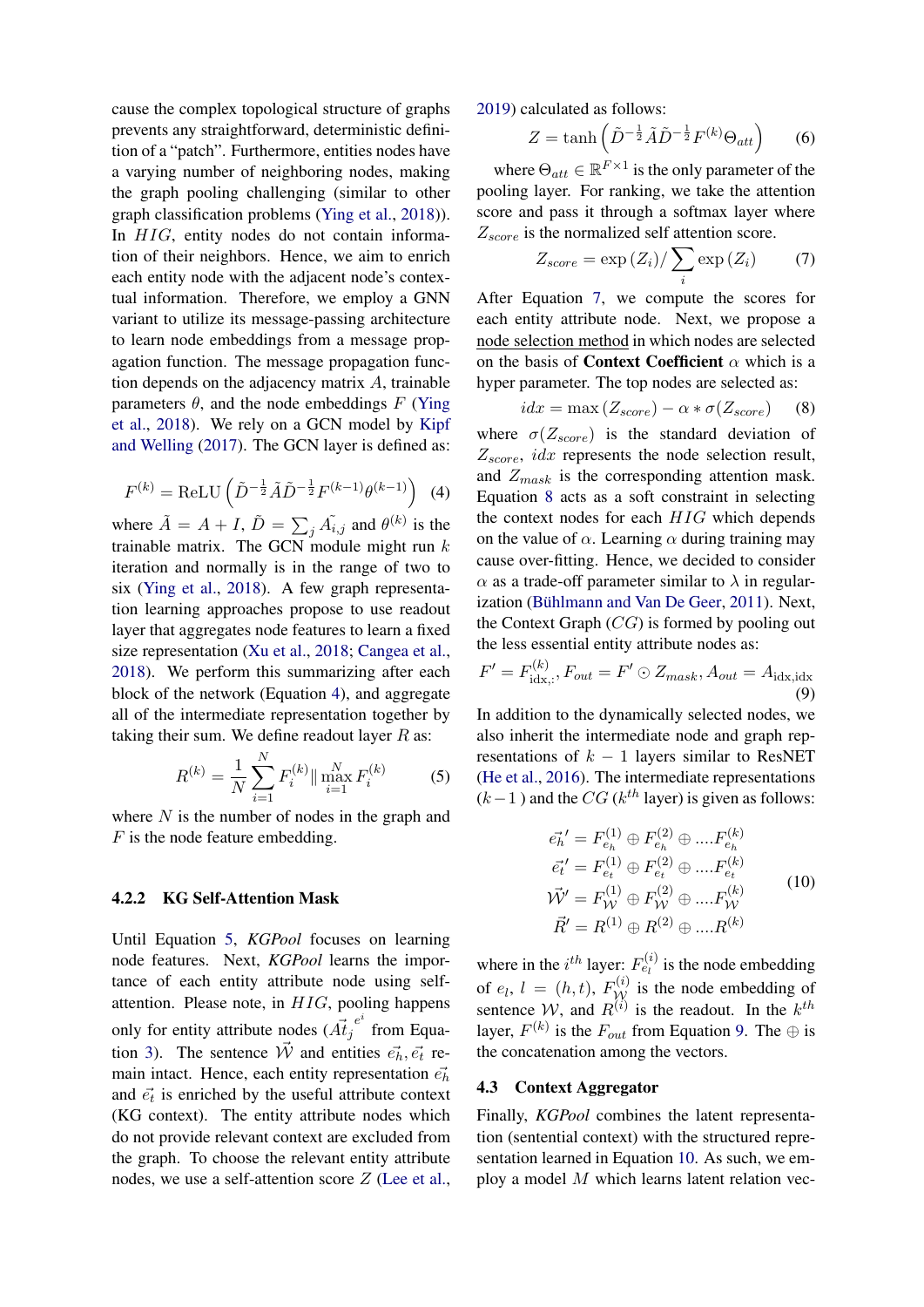tor  $\vec{r'}$ . In the state-of-the-art approaches that use KG context, the representation of  $\vec{r'}$  is learned using sentential and all static KG context [\(Vashishth](#page-10-3) [et al.,](#page-10-3) [2018;](#page-10-3) [Bastos et al.,](#page-9-0) [2021\)](#page-9-0). However, in *KG-Pool*, relation r is realized based on the sentential context and dynamically chosen KG context. Hence, we employ context aggregators similar to the baselines (section [5.3\)](#page-5-1) for jointly learning the enriched KG context in the form of CG and sentential context. The final relation is:

$$
P(r \mid e_h, e_t, W) = softmax(\n\quad MLP(\vec{r'} \oplus \vec{e_h'} \oplus \vec{e_t'} \oplus \vec{W'} \oplus \vec{R}')) \quad (11)
$$

# <span id="page-5-0"></span>5 Experimental Setup

#### 5.1 Datasets

We consider two standard datasets (English version): Wikidata dataset [\(Sorokin and Gurevych,](#page-10-1) [2017\)](#page-10-1) and NYT Freebase [\(Riedel et al.,](#page-10-2) [2010\)](#page-10-2). Both datasets were annotated using distant supervision (associated stats are in Table [1\)](#page-5-2). Datasets include 'NA' as one of the target relations.

<span id="page-5-2"></span>

| <b>Dataset</b>     | #Train<br>Sentences | #Test sen-   #Relations<br>tences |      |
|--------------------|---------------------|-----------------------------------|------|
| Wikidata   372,059 |                     | 360,334                           | 353  |
| NYT.               | 455,771             | 172,448                           | - 53 |

# 5.2 KGPool Configurations

*KGPool* is configured with two context aggregator modules. We inherit context aggregators from existing sentential RE baselines. Our experimental aim is to assess as how *KGPool* performs along with the state-of-the-art context aggregators (comparative study). Our two settings are:

1.  $KGPool_{+lstm}$ : *KGPool* is coupled with a context aware LSTM model from [\(Sorokin and](#page-10-1) [Gurevych,](#page-10-1) [2017\)](#page-10-1) as context aggregator.

2. *KGP* ool<sub>+ann</sub>: this implementation has *KG*-*Pool* plugged-in with a variant of GNN module used by [\(Zhu et al.,](#page-11-0) [2019;](#page-11-0) [Bastos et al.,](#page-9-0) [2021\)](#page-9-0).

# <span id="page-5-1"></span>5.3 Baseline Models

We consider the recent sentential RE approaches for our empirical study:

RECON [\(Bastos et al.,](#page-9-0) [2021\)](#page-9-0): induces KG context (entity attributes and 1&2 hop entity triples) along with the sentence in a GNN.

RECON-EAC [\(Bastos et al.,](#page-9-0) [2021\)](#page-9-0): a variant of RECON contains entity attributes as only KG context (same context as *KGPool*).

GP-GNN [\(Zhu et al.,](#page-11-0) [2019\)](#page-11-0): performs multi-hop reasoning using a GNN.

Context-LSTM [\(Sorokin and Gurevych,](#page-10-1) [2017\)](#page-10-1): uses context from other sentential relations.

Sorokin-LSTM [\(Sorokin and Gurevych,](#page-10-1) [2017\)](#page-10-1): the NYT dataset contains one relation per sentence, but Context-LSTM requires at least two relations in a sentence. Thus, the other setting is an LSTM model without a sentential relation context, is used as a baseline on the NYT dataset.

Multi-instance RE Approaches: Please note, the Wikidata dataset does not have multiple instances for an entity pair. Hence multi-instance baselines do not have values on it. We inherit the recent multi-instance baselines and all empirical values from [\(Bastos et al.,](#page-9-0) [2021\)](#page-9-0): (i) HRERE [\(Xu and](#page-10-4) [Barbosa,](#page-10-4) [2019\)](#page-10-4) (ii) Wu-2019 [\(Wu et al.,](#page-10-5) [2019\)](#page-10-5), (iii)  $Yi$ -Ling-2019 [\(Ye and Ling,](#page-10-0) [2019\)](#page-10-0), (iii) RE-SIDE [\(Vashishth et al.,](#page-10-3) [2018\)](#page-10-3).

#### 5.4 Metrics and Hyper-parameters

Graph Construction step (section [4.1\)](#page-2-2) use a Bi-LSTM with one hidden layer of size 50 [\(Bastos](#page-9-0) [et al.,](#page-9-0) [2021\)](#page-9-0). The word embedding dimension is 50 initialized by Glove embeddings [\(Pennington](#page-9-10) [et al.,](#page-9-10) [2014\)](#page-9-10). The context pooling parameters are from [\(Lee et al.,](#page-9-5) [2019\)](#page-9-5). For model  $M$ , we used the default parameters provided by the authors [\(Zhu](#page-11-0) [et al.,](#page-11-0) [2019;](#page-11-0) [Sorokin and Gurevych,](#page-10-1) [2017\)](#page-10-1). For brevity, details are in the appendix.

Metric and Optimization: Our experiment settings are borrowed from [\(Bastos et al.,](#page-9-0) [2021\)](#page-9-0). Hence, on Wikidata dataset, we use (micro) precision  $(P)$ , recall  $(R)$ , and F-score  $(F1)$ . On the NYT Freebase dataset, (micro) P@10 and P@30 is reported. P@K here represents precision at K percent recall. We also study the effect of Context Coefficient (α) for both *KGPool* configurations (trained end-to-end). We ignore the probability predicted for the NA relation during testing. We employ the Adam optimizer [\(Kingma and Ba,](#page-9-13) [2015\)](#page-9-13) with categorical cross entropy loss where each model is run three times on the whole training set. For the P/R curves (with best  $\alpha$  values of *KGPool* variants), the result from the first run of each model is selected. For ablation, we use the McNemar's test for statistical significance to find if the reduction in error in the *KGPool* configura-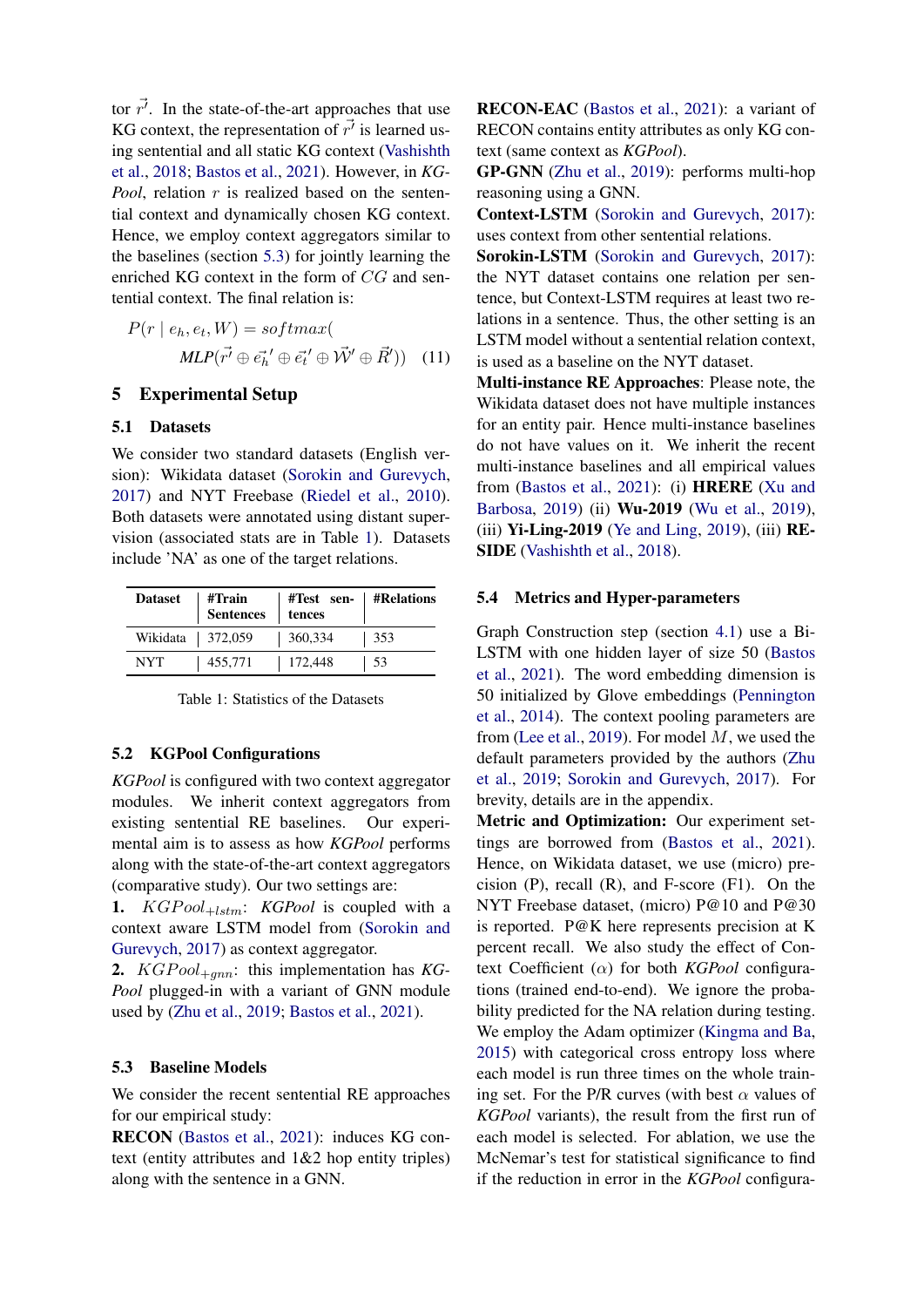<span id="page-6-4"></span>



(a) Micro P-R Curve on Wikidata Dataset Figure 3: *KGPool*'s best configuration (Tables: [2,](#page-6-2) [3\)](#page-6-0) perform better than baselines over the entire recall range.

tions are significant. The differences in the models is statistically significant if the  $p - value < 0.05$ [\(Dietterich,](#page-9-14) [1998\)](#page-9-14). We release all experiment code and data on a public GitHub<sup>[2](#page-6-3)</sup>.

# <span id="page-6-1"></span>6 Results

We conduct our experiments and analysis in response to the question  $\mathbf{RQ}$ : "What is the efficacy of *KGPool* in dynamically selecting the KG context for the sentential RE task?" As such, we also compare *KGPool* against approaches that do not dynamically treat the context.

<span id="page-6-2"></span>

| Model                       | P     | R     | F1    |
|-----------------------------|-------|-------|-------|
| Context-LSTM                | 72.09 | 72.06 | 72.07 |
| <b>GP-GNN</b>               | 82.30 | 82.28 | 82.29 |
| RECON-EAC                   | 85.44 | 85.41 | 85.42 |
| <b>RECON</b>                | 87.24 | 87.23 | 87.23 |
| $KGPool_{+lstm} (\alpha=1)$ | 84.20 | 82.19 | 84.20 |
| $KGPool_{+lstm} (\alpha=2)$ | 84.12 | 84.13 | 84.12 |
| $KGPool_{+lstm} (\alpha=3)$ | 84.00 | 83.97 | 83.98 |
| $KGPool_{+lstm} (\alpha=4)$ | 83.81 | 83.79 | 83.80 |
| $KGPool_{+gnn} (\alpha=1)$  | 88.60 | 88.59 | 88.60 |
| $KGPool_{+gnn} (\alpha=2)$  | 88.57 | 88.56 | 88.57 |
| $KGPool_{+gnn} (\alpha=3)$  | 88.54 | 88.55 | 88.54 |
| $KGPool_{+gnn} (\alpha=4)$  | 88.52 | 88.50 | 88.51 |

Table 2: Comparison of *KGPool* configurations with sentential RE models on Wikidata dataset. Best score in bold.

Performance on Wikidata Dataset: Table [2](#page-6-2) summarizes the performance of *KGPool* variants against the sentential RE models. Agnostic of the underlying aggregator (LSTM or GNN), *KG-Pool* effectively captures the KG context complimenting the sentential context. The  $KGPool_{+qnn}$ (α=1) configuration outperforms other *KGPool* variants along with all sentential RE baselines. We

| (b) Micro P-R Curve on NYT-Freebase Dataset |  |
|---------------------------------------------|--|
|---------------------------------------------|--|

<span id="page-6-0"></span>

| <b>Model</b>                | P@10 | P@30 |
|-----------------------------|------|------|
| <b>HRERE</b>                | 86.1 | 76.6 |
| Wu-2019                     | 81.7 | 61.8 |
| <b>RESIDE</b>               | 73.6 | 59.5 |
| $Ye-Ling-2019$              | 78.9 | 62.4 |
| Sorokin-LSTM                | 75.4 | 58.7 |
| <b>GP-GNN</b>               | 81.3 | 63.1 |
| <b>RECON-EAC</b>            | 83.5 | 73.4 |
| <b>RECON</b>                | 87.5 | 74.1 |
| $KGPool_{+lstm} (\alpha=1)$ | 83.7 | 72.7 |
| $KGPool_{+lstm} (\alpha=2)$ | 83.5 | 71.6 |
| $KGPool_{+lstm} (\alpha=3)$ | 84.1 | 70.6 |
| $KGPool_{+lstm} (\alpha=4)$ | 83.1 | 72.1 |
| $KGPool_{+gnn} (\alpha=1)$  | 90.1 | 86.7 |
| $KGPool_{+gnn} (\alpha=2)$  | 91.0 | 85.0 |
| $KGPool_{+mn} (\alpha=3)$   | 92.3 | 85.4 |
| $KGPool_{+ann} (\alpha=4)$  | 90.6 | 84.4 |

Table 3: Comparison of *KGPool* with sentential and multi-instance RE models on NYT Freebase dataset. Best score in bold.

can observe that even when the available context is limited to entity attributes, the  $KGPool_{+mn}$  variant surpasses RECON that also contains context from 1&2 hop triples besides the entity attributes. RECON-EAC and  $KGPool_{+mn}$  rely on entity attributes as KG context with the same context aggregator. When  $KGPool_{+gnn}$  variants choose KG context dynamically, they perform better than RECON-EAC. It is interesting to notice that when an LSTM model is fed with the dynamically chosen context, the performance gain is more than ten absolute points  $(KGPool_{+lstm}$  Vs Context-LSTM), even outperforming GP-GNN.

Performance on NYT Freebase Dataset: Similar to the Wikidata dataset, the  $KGP_{\text{ool}_{\pm \text{ann}}}$ variants significantly outperform all baselines (cf. Table [3\)](#page-6-0). The P@30 is comparatively high for  $KGPool_{+qnn}$  against baselines. The behavior could be interpreted as follows: dynamically adding context from the KG for the entity pairs

<span id="page-6-3"></span><sup>2</sup><https://github.com/nadgeri14/KGPool>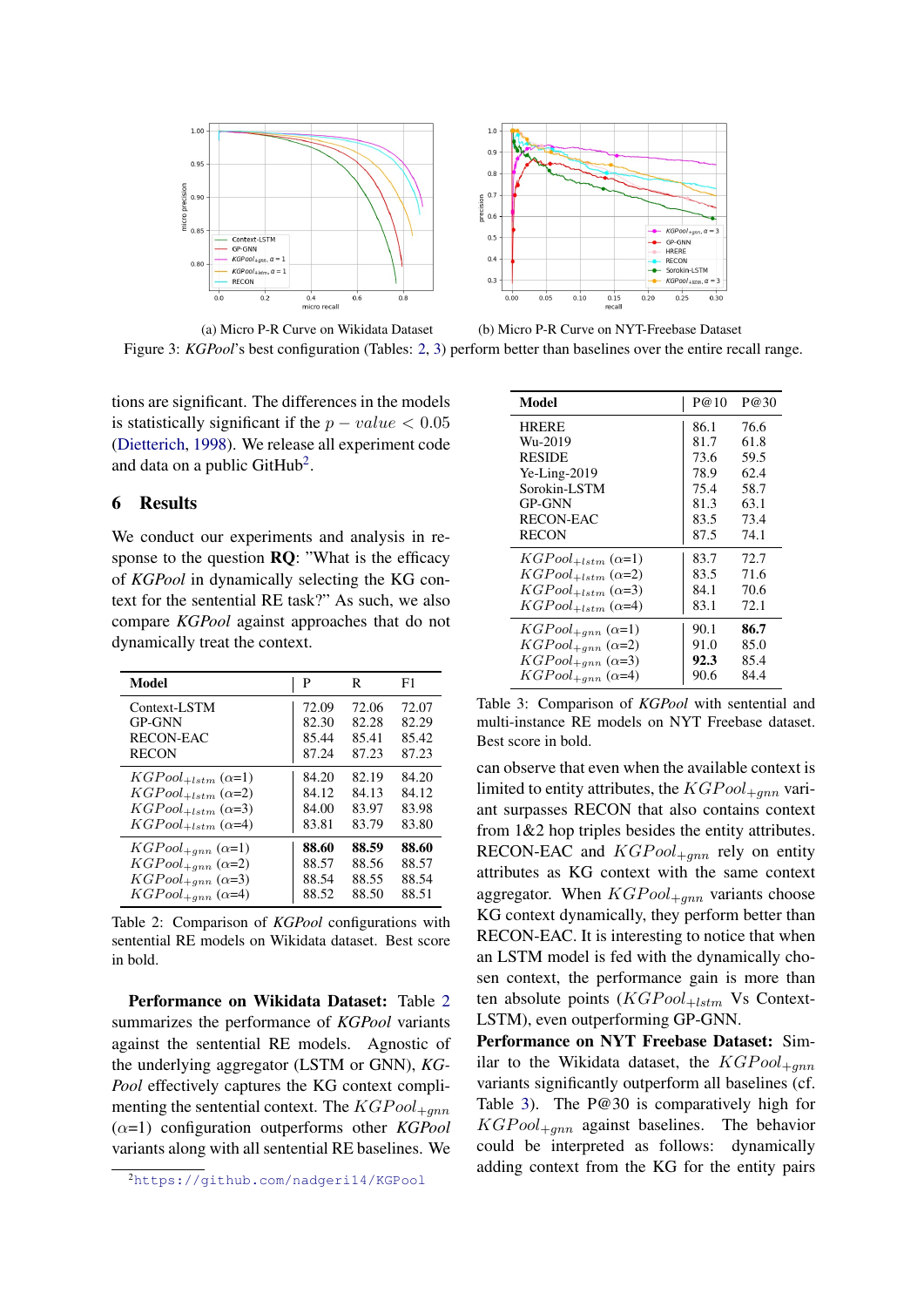<span id="page-7-0"></span>

| <b>Compared Models</b>        |        | Contingency table | <b>Statistic</b> | p-value            | Significance  | <b>Dataset</b> |
|-------------------------------|--------|-------------------|------------------|--------------------|---------------|----------------|
| $KGPool_{+gnn} (\alpha=3)$ vs | 160916 | 4702              | 298.18           | $8.18 * 10^{-67}$  | Statistically | NYT-           |
| <b>RECON</b>                  | 3169   | 3613              |                  |                    | Significant   | Freebase       |
| $KGPool_{+ann} (\alpha=1)$ vs | 617266 | 38652             | 1300.08          | $1.08 * 10^{-284}$ | Statistically | Wikidata       |
| <b>RECON</b>                  | 29255  | 55593             |                  |                    | Significant   |                |

Table 4: The McNemar's test for statistical significance for KGPool's best configuration Vs previous baseline.

keeps the precision higher over a more extended recall range. For both datasets, *KGPool* configurations ( $KGPool_{+qnn}$  and  $KGPool_{+lstm}$ ) have the best-reported performance varying as per the  $\alpha$ . This validates our choice to introduce a soft constraint in selecting the context nodes (cf., Equation [8\)](#page-4-3). The P/R curves in Figure [3](#page-6-4) show that *KGPool* performs better than baselines over the entire recall range. We conclude that the effective dynamic context selection by *KGPool* has a positive impact on the sentential RE task (which successfully answers our research question).

<span id="page-7-1"></span>

| <b>Models</b>                                | <b>DEG</b> | <b>DEG</b> | <b>Dataset</b> |
|----------------------------------------------|------------|------------|----------------|
|                                              | (HIG)      | (CG)       |                |
| $\overline{KGPool}_{\pm gnn}$ ( $\alpha=1$ ) | 5.33       | 1.15       | Wikidata       |
| $KGPool_{\pm qnn} (\alpha=2)$                | 5.33       | 1.52       |                |
| $KGPool_{+gnn} (\alpha=3)$                   | 5.33       | 2.87       |                |
| $KGPool_{+gnn} (\alpha=4)$                   | 5.33       | 4.71       |                |
| $\overline{KGPool_{+gnn}}$ ( $\alpha=1$ )    | 6.34       | 1.67       | <b>NYT</b>     |
| $KGPool_{+qnn} (\alpha=2)$                   | 6.34       | 1.91       | Freebase       |
| $KGPool_{+gnn} (\alpha=3)$                   | 6.34       | 2.73       |                |
| $KGPool_{+gnn} (\alpha=4)$                   | 6.34       | 5.16       |                |

Table 5: Effect of Context Pooling. 'DEG' denotes average degree of an entity node  $(e_i)$ . 'DEG' of entity nodes in CG is drastically reduced wrt the HIG.

# 6.1 Ablation Studies

We conducted two ablation studies to understand the behavior of *KGPool* configurations:

Significance of Dynamic Context Selection: we perform McNemar's test for the best *KGPool* configuration against the previous sentential state-ofthe-art (i.e. RECON). The results in Table [4](#page-7-0) are statistically significant on both datasets, illustrating *KGPool*'s robustness. Although  $KGPool_{+gnn}$ variants achieve statistically significant results against RECON, there exist several sentences for which our approach is unable to select supplementary KG context  $((RW)$  values in the contingency table). It requires further investigation, and we plan it for our future work.

Effect on the Degree of Nodes for Entities: for studying the effect of context pooling (Section [4.2\)](#page-3-4), we also conducted a study to understand the impact of *KGPool* on the reduction of the average degree of entity nodes  $(e_i)$  in the HIG. Table [5](#page-7-1)

summarizes the effect of Context Coefficient on the average degree of entity nodes. Irrespective of  $\alpha$ , *KGPool* notably reduces the degree of  $e_i$  by removing less relevant nodes.

Architectural Choice Experiment: In *KGPool*, we chose to introduce pooling in the last layer of a three-layered architecture (three blocks). To support our choice, we performed several additional experiments by introducing pooling in various layers. We employ the Wikidata dataset for our experiments. We use best configuration of our model (  $KGPool_{+gnn} (\alpha=1)$ ) and created several variants of it. For instance,  $KGPool_{+qnn}$  (P=all) comprises the configuration where we introduce pooling in all three GCN blocks. The configuration  $KGPool_{+qnn}$  (¶=2&3) has no pooling in the first layer but has a pooling layer in the remaining two GCN blocks.  $KGPool_{+qnn}$  is the best configuration of *KGPool* where pooling is just in the final layer. In Table [6,](#page-7-2) we observe that  $KGPool_{+gnn}$ with pooling only in the last GCN block has the superior performance compared to other two variants. Here, the first two layers are used to learn the node features, which are then employed with self-attention for node selection. Our experiments justify the architectural choice decision. However, with a newer graph pooling technique, such decisions will solely depend on the performance of the approach, and we can not generalize the results of these experiments.

<span id="page-7-2"></span>

| Model                        | F1    |
|------------------------------|-------|
| $KGPool_{+gnn}$ (¶=all)      | 84.19 |
| $KGPool_{+gnn}$ (¶=2&3)      | 86.87 |
| $KGPool_{+gnn}$ (¶=3) (best) | 88.60 |

Table 6: When we introduce pooling in all three layers or in two layers, the performance of *KGPool*'s variants drop. Hence, it justify our choice to add pooling only in the third layer that gives the best performance (values in bold). We use best configuration of our model  $(KGPool_{+gnn} (\alpha=1)).$ 

Case-Studies: To understand the *KGPool*'s performance gain, we report a few top relations in Table [7.](#page-8-1) It can be observed from this table that in a few cases, with lesser context, *KGPool* can perform significantly better. In the next case study,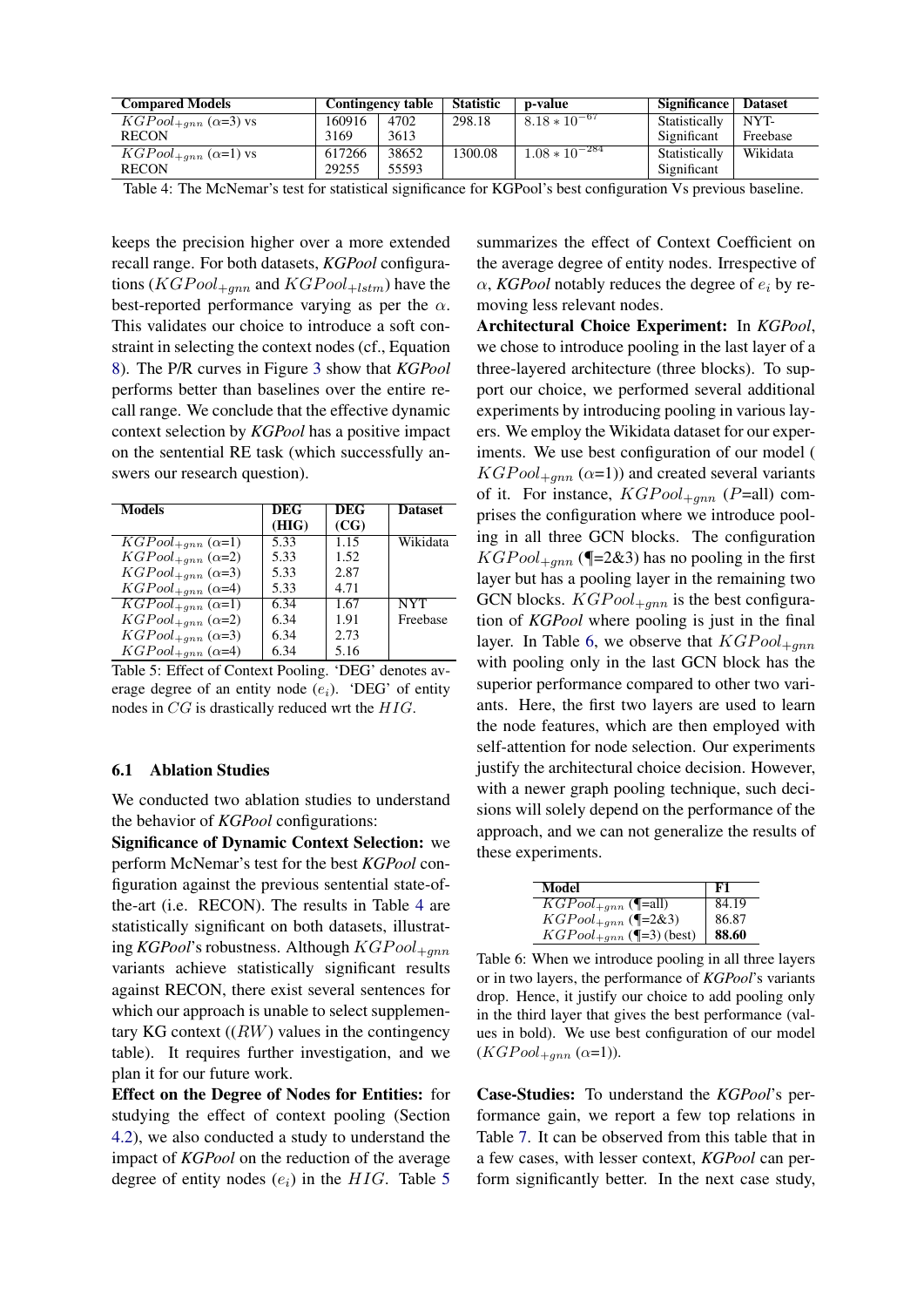to understand the *KGPool*'s performance while adding additional context (more noise), we induce extra context in the form of 1&2-hop triples along with entity attributes. For the same, we considered *KGPool*'s best configurations on the Wikidata dataset. The configurations  $KGPool_{+qnn} (+T)$ and  $KGPool_{+lstm} (+T)$  represent *KGPool* fed with additional triple context. For both configurations agnostic of underlying aggregator, we observe a slight increase in performance (Table [8\)](#page-8-2). There are several triples which are the irrelevant source of information not needed for a given sentence. *KGPool* can remove that information and does not suffer the performance drop due to added noise in the context. Details on error analysis, performance for worst performing individual relations, and on a human-annotated dataset are provided in the appendix.

<span id="page-8-1"></span>

| <b>Relation</b>      | <b>KGPool</b> | <b>RECON</b> | <b>GP-GNN</b> |
|----------------------|---------------|--------------|---------------|
| vocal specialization | 1.00          | 0.00         | 0.00          |
| list of works        | 1.00          | 0.00         | 0.00          |
| track gauge          | 1.00          | 0.92         | 0.00          |
| position played      | 0.99          | 0.99         | 0.92          |
| sport                | 0.99          | 0.99         | 0.97          |
| record label         | 0.95          | 0.90         | 0.64          |
| list of episodes     | 0.95          | 0.00         | 0.49          |
| wing configuration   | 0.94          | 0.57         | 0.00          |
| numeric value        | 0.93          | 0.27         | 0.46          |
| vessel class         | 0.87          | 0.00         | 0.00          |

Table 7: Micro F-score of Top performing Relations for  $KGP$  ool<sub>gnn</sub> ( $\alpha$ =1) (on Wikidata dataset). Dynamically chosen context significantly improves performance for many relations.

<span id="page-8-2"></span>

| Model                                | F1    |
|--------------------------------------|-------|
| $\overline{KGPool_{+gnn}}$ (+T)      | 88.85 |
| $KGPool_{+lstm} (+T)$                | 84.42 |
| $\overline{KGP}$ ool <sub>+gnn</sub> | 88.60 |
| $KGPool_{+lstm}$                     | 84.12 |

Table 8: To scale the sources of the contexts, we induce additional triple context in the *KGPool* shown as  $(+T)$  configurations. We use best configurations of our model  $(KGPool_{+gnn}$  ( $\alpha=1$ ) and  $KGPool_{+lstm}$  $(\alpha=1)$ ). We observe a slight jump in the performance, however, *KGPool* is still able to pool irrelevant context.

# <span id="page-8-0"></span>7 Discussion and Conclusion

Although KGs are often employed for providing background context in the RE tasks (cf. Section [2\)](#page-1-1), yet there is limited research about defining relevant context. In this work, we proposed *KG-Pool* and provide a set of experiments proving: 1) Given the limited context that is in individual

sentences, dynamically bringing context from KG significantly improves the RE performance. 2) We introduced Context Coefficient  $(\alpha)$ , which acts as a soft constraint in determining the relevant entity context nodes. 3) Our approach *KGPool* is invariant of the context aggregator and enables us to learn effective knowledge representation of the required KG context for a given sentential context. Our evaluation concerns several key questions:

- Data quality impact on an effective knowledge representation: in spite *KGPool*'s significant performance, there exist several sentences for which our model finds a limitation compared to the baseline (cf. Table [4\)](#page-7-0). One potential interpretation could be about the noise injected due to the data quality of the KG context [\(Weichselbraun et al.,](#page-10-16) [2018\)](#page-10-16). Hence, how does the quality of contextual data impact the performance of context selection approaches is an open direction.
- Impact of additional sources of KG context: In ablation, we provide a study by adding 1 & 2-hop triples in addition to entity attributes. There is no significant increase in the performance, although *KGPool* is able to remove irrelevant context for a given sentence. Furthermore, we did not consider edge features in HIG although *KGPool* can be extended to support edge features using techniques such as [\(Simonovsky and Komodakis,](#page-10-17) [2017\)](#page-10-17). Additional experiments are needed to verify that our empirical observations hold in this setting, and we leave it for future work.

Overall, *KGPool* provides an effective knowledge representation for set-ups where sentence context is sparse. It is interesting to observe that effective knowledge representation learned using *KGPool* paired with an LSTM model outperforms GP-GNN [\(Zhu et al.,](#page-11-0) [2019\)](#page-11-0), and nearly all multiinstance baselines. Our conclusive results open a new research direction: *is it possible to apply effective context selection techniques coupled with deep learning models to other downstream NLP tasks?* For example, our results can encourage researchers to extend *KGPool* or develop novel context selection methods for the tasks where KGs have been extensively used as additional background knowledge, such as in entity linking [\(Mu](#page-9-15)[lang' et al.,](#page-9-15) [2020;](#page-9-15) [Mulang et al.,](#page-9-16) [2020\)](#page-9-16), KG completion [\(Wang et al.,](#page-10-18) [2020;](#page-10-18) [Shi et al.,](#page-10-19) [2017\)](#page-10-19), and recommendation system [\(Yang et al.,](#page-10-20) [2020\)](#page-10-20).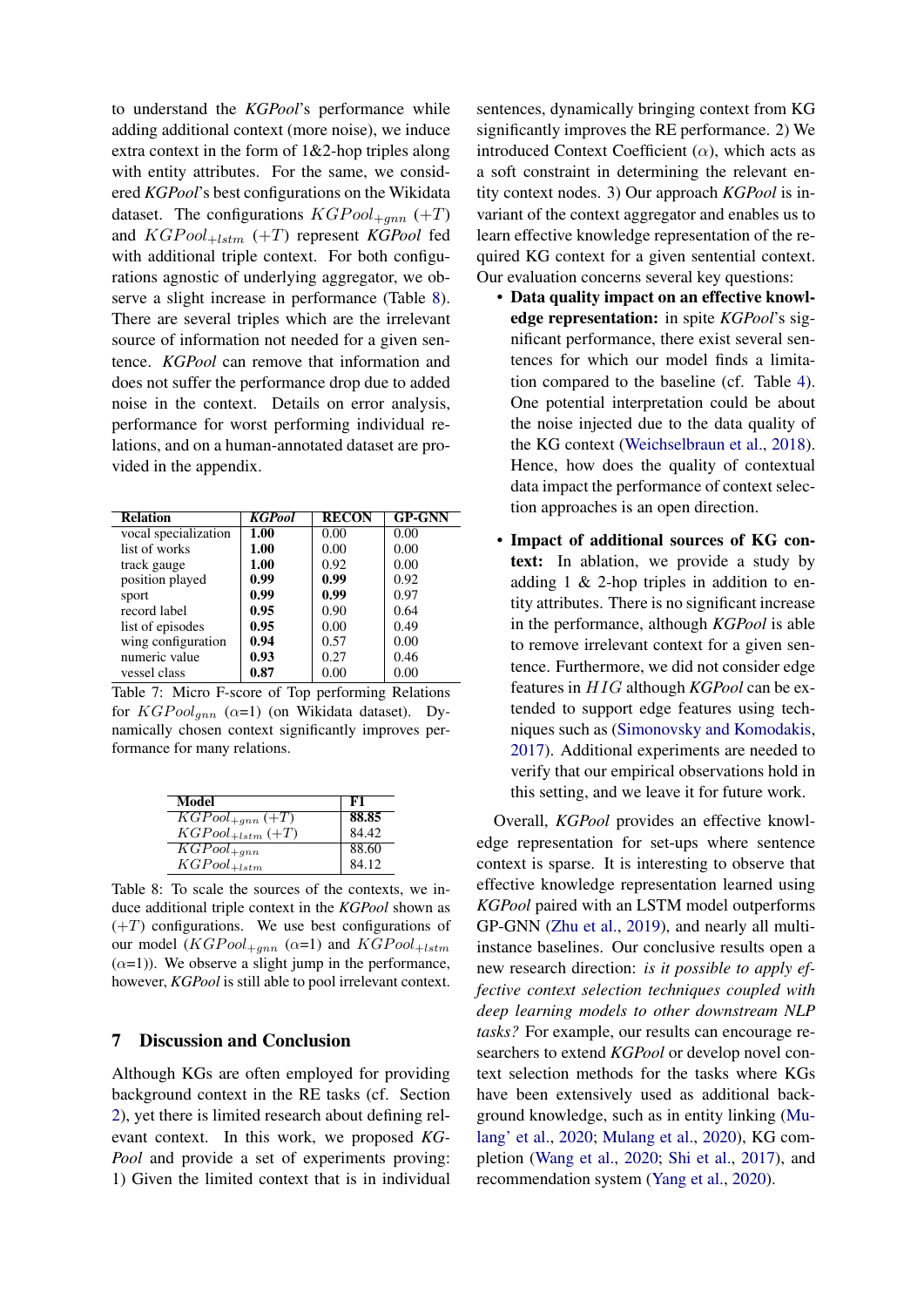# 8 Ethics/ Impact Statement:

In this work, we present significant progress in solving sentential RE task. Harvesting knowledge is an essential goal that human beings seek along with the advancement of technology. This research and many RE approaches rely on additional signals from the public KGs to design systems that extract structured knowledge from unstructured contents. When it comes to who may be disadvantaged from this research, we do not think it is applicable since our study of addressing the KG context capabilities is still at an early stage. Having said so, we are fully supporting the development of ethical and responsible AI. The potential bias in the standard public datasets that may lead to wrong knowledge needs to be cleaned or corrected with validation mechanisms.

# References

- <span id="page-9-0"></span>Anson Bastos, Abhishek Nadgeri, Kuldeep Singh, Isaiah Onando Mulang, Saeedeh Shekarpour, Johannes Hoffart, and Manohar Kaul. 2021. [Recon: Relation](https://arxiv.org/abs/2009.08694) [extraction using knowledge graph context in a graph](https://arxiv.org/abs/2009.08694) [neural network.](https://arxiv.org/abs/2009.08694) In *Proceedings of The Web Conference (WWW) (long papers)*, page :N/A.
- <span id="page-9-8"></span>Kurt D. Bollacker, Robert P. Cook, and Patrick Tufts. 2007. [Freebase: A Shared Database of Structured](http://www.aaai.org/Library/AAAI/2007/aaai07-355.php) [General Human Knowledge.](http://www.aaai.org/Library/AAAI/2007/aaai07-355.php) In *AAAI*.
- <span id="page-9-11"></span>Peter Bühlmann and Sara Van De Geer. 2011. Statis*tics for high-dimensional data: methods, theory and applications*. Springer Science & Business Media.
- <span id="page-9-3"></span>Catalina Cangea, Petar Velickovic, Nikola Jovanovic, Thomas Kipf, and Pietro Liò. 2018. [Towards](http://arxiv.org/abs/1811.01287) [sparse hierarchical graph classifiers.](http://arxiv.org/abs/1811.01287) *CoRR*, abs/1811.01287.
- <span id="page-9-9"></span>Jacob Devlin, Ming-Wei Chang, Kenton Lee, and Kristina Toutanova. 2019. Bert: Pre-training of deep bidirectional transformers for language understanding. In *Proceedings of the 2019 Conference of the North American Chapter of the Association for Computational Linguistics: Human Language Technologies, Volume 1 (Long and Short Papers)*, pages 4171–4186.
- <span id="page-9-14"></span>Thomas G Dietterich. 1998. Approximate statistical tests for comparing supervised classification learning algorithms. *Neural computation*, 10(7):1895– 1923.
- <span id="page-9-4"></span>Hongyang Gao and Shuiwang Ji. 2019. [Graph u-nets.](http://proceedings.mlr.press/v97/gao19a.html) In *International Conference on Machine Learning*, pages 2083–2092.
- <span id="page-9-12"></span>Kaiming He, Xiangyu Zhang, Shaoqing Ren, and Jian Sun. 2016. Deep residual learning for image recognition. In *Proceedings of the IEEE conference on computer vision and pattern recognition*, pages 770– 778.
- <span id="page-9-1"></span>Guoliang Ji, Kang Liu, Shizhu He, and Jun Zhao. 2017. [Distant supervision for relation extraction](http://aaai.org/ocs/index.php/AAAI/AAAI17/paper/view/14491) [with sentence-level attention and entity descriptions.](http://aaai.org/ocs/index.php/AAAI/AAAI17/paper/view/14491) In *Proceedings of the Thirty-First AAAI Conference on Artificial Intelligence, February 4-9, 2017, San Francisco, California, USA*, pages 3060–3066. AAAI Press.
- <span id="page-9-7"></span>Xiaomian Kang, Yang Zhao, Jiajun Zhang, and Chengqing Zong. 2020. [Dynamic context selection](https://www.aclweb.org/anthology/2020.emnlp-main.175/) [for document-level neural machine translation via](https://www.aclweb.org/anthology/2020.emnlp-main.175/) [reinforcement learning.](https://www.aclweb.org/anthology/2020.emnlp-main.175/) In *Proceedings of the 2020 Conference on Empirical Methods in Natural Language Processing, EMNLP 2020, Online, November 16-20, 2020*, pages 2242–2254. Association for Computational Linguistics.
- <span id="page-9-13"></span>Diederik P. Kingma and Jimmy Ba. 2015. Adam: A method for stochastic optimization. In *ICLR*.
- <span id="page-9-2"></span>Thomas N. Kipf and Max Welling. 2017. [Semi](https://openreview.net/forum?id=SJU4ayYgl)[supervised classification with graph convolutional](https://openreview.net/forum?id=SJU4ayYgl) [networks.](https://openreview.net/forum?id=SJU4ayYgl) In *5th International Conference on Learning Representations, ICLR 2017, Toulon, France, April 24-26, 2017, Conference Track Proceedings*. OpenReview.net.
- <span id="page-9-5"></span>Junhyun Lee, Inyeop Lee, and Jaewoo Kang. 2019. Self-attention graph pooling. In *International Conference on Machine Learning*, pages 3734–3743.
- <span id="page-9-6"></span>Liping Liu, Francisco Ruiz, Susan Athey, and David Blei. 2017. Context selection for embedding models. *Advances in Neural Information Processing Systems*, 30:4816–4825.
- <span id="page-9-15"></span>Isaiah Onando Mulang', Kuldeep Singh, Chaitali Prabhu, Abhishek Nadgeri, Johannes Hoffart, and Jens Lehmann. 2020. Evaluating the impact of knowledge graph context on entity disambiguation models. In *Proceedings of the 29th ACM International Conference on Information & Knowledge Management*, pages 2157–2160.
- <span id="page-9-16"></span>Isaiah Onando Mulang, Kuldeep Singh, Akhilesh Vyas, Saeedeh Shekarpour, Maria-Esther Vidal, and Soren Auer. 2020. Encoding knowledge graph entity aliases in attentive neural network for wikidata entity linking. In *International Conference on Web Information Systems Engineering*, pages 328–342. Springer.
- <span id="page-9-10"></span>Jeffrey Pennington, Richard Socher, and Christopher D. Manning. 2014. Glove: Global vectors for word representation. In *Proceedings of the 2014 Conference on Empirical Methods in Natural Language Processing, EMNLP 2014, A meeting of SIG-DAT, a Special Interest Group of the ACL*, pages 1532–1543. ACL.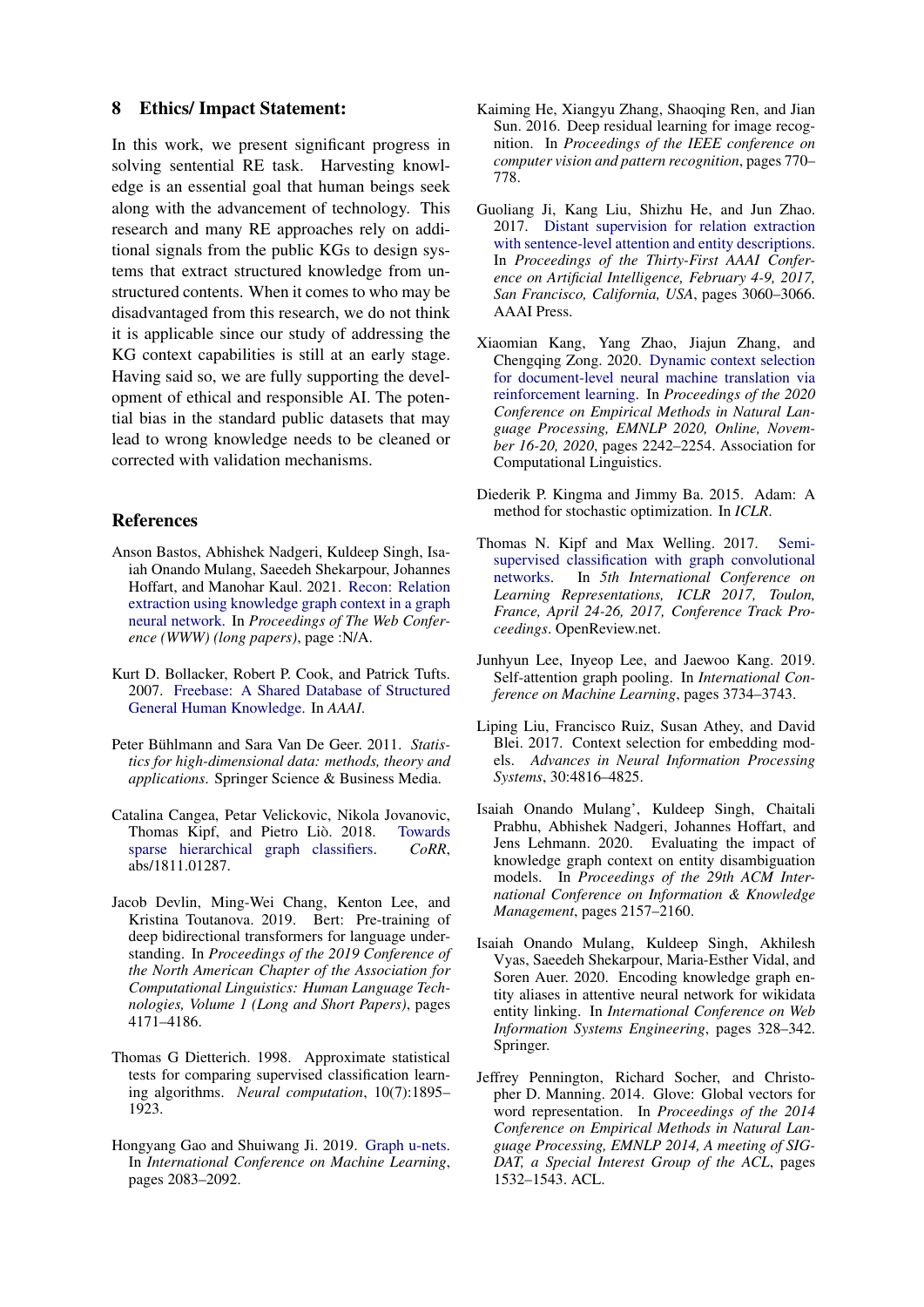- <span id="page-10-11"></span>Sungmin Rhee, Seokjun Seo, and Sun Kim. 2018. [Hybrid approach of relation network and localized](https://doi.org/10.24963/ijcai.2018/490) [graph convolutional filtering for breast cancer sub](https://doi.org/10.24963/ijcai.2018/490)[type classification.](https://doi.org/10.24963/ijcai.2018/490) In *Proceedings of the 27th International Joint Conference on Artificial Intelligence*, pages 3527–3534.
- <span id="page-10-2"></span>Sebastian Riedel, Limin Yao, and Andrew McCallum. 2010. [Modeling relations and their mentions with](https://doi.org/10.1007/978-3-642-15939-8_10)[out labeled text.](https://doi.org/10.1007/978-3-642-15939-8_10) In *Machine Learning and Knowledge Discovery in Databases, European Conference, ECML PKDD*, volume 6323 of *Lecture Notes in Computer Science*, pages 148–163. Springer.
- <span id="page-10-7"></span>Cicero dos Santos, Bing Xiang, and Bowen Zhou. 2015. [Classifying relations by ranking with con](https://doi.org/10.3115/v1/p15-1061)[volutional neural networks.](https://doi.org/10.3115/v1/p15-1061) In *Proceedings of the 53rd Annual Meeting of the Association for Computational Linguistics and the 7th International Joint Conference on Natural Language Processing (Volume 1: Long Papers)*, pages 626–634.
- <span id="page-10-14"></span>Mike Schuster and Kuldip K Paliwal. 1997. Bidirectional recurrent neural networks. *IEEE transactions on Signal Processing*, 45(11):2673–2681.
- <span id="page-10-19"></span>Jun Shi, Huan Gao, Guilin Qi, and Zhangquan Zhou. 2017. Knowledge graph embedding with triple context. In *Proceedings of the 2017 ACM on Conference on Information and Knowledge Management*, pages 2299–2302.
- <span id="page-10-17"></span>Martin Simonovsky and Nikos Komodakis. 2017. [Dy](https://doi.org/10.1109/CVPR.2017.11)[namic edge-conditioned filters in convolutional neu](https://doi.org/10.1109/CVPR.2017.11)[ral networks on graphs.](https://doi.org/10.1109/CVPR.2017.11) In *2017 IEEE Conference on Computer Vision and Pattern Recognition, CVPR 2017, Honolulu, HI, USA, July 21-26, 2017*, pages 29–38. IEEE Computer Society.
- <span id="page-10-9"></span>Alisa Smirnova and Philippe Cudré-Mauroux. 2018. [Relation extraction using distant supervision: A sur](https://doi.org/10.1145/3241741)[vey.](https://doi.org/10.1145/3241741) *ACM Computing Surveys (CSUR)*, 51(5):1–35.
- <span id="page-10-1"></span>Daniil Sorokin and Iryna Gurevych. 2017. [Context](https://doi.org/10.18653/v1/d17-1188)[aware representations for knowledge base relation](https://doi.org/10.18653/v1/d17-1188) [extraction.](https://doi.org/10.18653/v1/d17-1188) In *Proceedings of the 2017 Conference on Empirical Methods in Natural Language Processing, EMNLP 2017*, pages 1784–1789.
- <span id="page-10-12"></span>YuSheng Su, Xu Han, Zhengyan Zhang, Peng Li, Zhiyuan Liu, Yankai Lin, Jie Zhou, and Maosong Sun. 2020. Contextual knowledge selection and embedding towards enhanced pre-trained language models. *arXiv preprint arXiv:2009.13964*.
- <span id="page-10-3"></span>Shikhar Vashishth, Rishabh Joshi, Sai Suman Prayaga, Chiranjib Bhattacharyya, and Partha P. Talukdar. 2018. [RESIDE: improving distantly-supervised](https://doi.org/10.18653/v1/d18-1157) [neural relation extraction using side information.](https://doi.org/10.18653/v1/d18-1157) In *Proceedings of the 2018 Conference on Empirical Methods in Natural Language Processing*, pages 1257–1266.
- <span id="page-10-13"></span>Ashish Vaswani, Noam Shazeer, Niki Parmar, Jakob Uszkoreit, Llion Jones, Aidan N Gomez, Łukasz Kaiser, and Illia Polosukhin. 2017. [Attention is all](http://papers.nips.cc/paper/7181-attention-is-all-you-need)

[you need.](http://papers.nips.cc/paper/7181-attention-is-all-you-need) In *Advances in neural information processing systems*, pages 5998–6008.

- <span id="page-10-6"></span>Denny Vrandecic. 2012. Wikidata: a new platform for collaborative data collection. In *Proceedings of the 21st World Wide Web Conference, WWW 2012 (Companion Volume)*, pages 1063–1064.
- <span id="page-10-18"></span>Hongwei Wang, Hongyu Ren, and Jure Leskovec. 2020. Entity context and relational paths for knowledge graph completion. *arXiv preprint arXiv:2002.06757*.
- <span id="page-10-8"></span>Linlin Wang, Zhu Cao, Gerard De Melo, and Zhiyuan Liu. 2016. [Relation classification via multi-level](https://doi.org/10.18653/v1/p16-1123) [attention cnns.](https://doi.org/10.18653/v1/p16-1123) In *Proceedings of the 54th Annual Meeting of the Association for Computational Linguistics (Volume 1: Long Papers)*, pages 1298– 1307.
- <span id="page-10-16"></span>Albert Weichselbraun, Philipp Kuntschik, and Adrian MP Brasoveanu. 2018. Mining and leveraging background knowledge for improving named entity linking. In *Proceedings of the 8th International Conference on Web Intelligence, Mining and Semantics*, pages 1–11.
- <span id="page-10-5"></span>Shanchan Wu, Kai Fan, and Qiong Zhang. 2019. [Im](https://doi.org/10.1609/aaai.v33i01.33017273)[proving distantly supervised relation extraction with](https://doi.org/10.1609/aaai.v33i01.33017273) [neural noise converter and conditional optimal se](https://doi.org/10.1609/aaai.v33i01.33017273)[lector.](https://doi.org/10.1609/aaai.v33i01.33017273) In *The Thirty-Third AAAI Conference on Artificial Intelligence, AAAI 2019*, pages 7273–7280. AAAI Press.
- <span id="page-10-15"></span>Keyulu Xu, Chengtao Li, Yonglong Tian, Tomohiro Sonobe, Ken-ichi Kawarabayashi, and Stefanie Jegelka. 2018. Representation learning on graphs with jumping knowledge networks. In *ICML*.
- <span id="page-10-4"></span>Peng Xu and Denilson Barbosa. 2019. [Connecting lan](https://doi.org/10.18653/v1/n19-1323)[guage and knowledge with heterogeneous represen](https://doi.org/10.18653/v1/n19-1323)[tations for neural relation extraction.](https://doi.org/10.18653/v1/n19-1323) In *Proceedings of the 2019 Conference of the North American Chapter of the Association for Computational Linguistics: Human Language Technologies, NAACL-HLT 2019, Volume 1*, pages 3201–3206.
- <span id="page-10-20"></span>Susen Yang, Yong Liu, Yonghui Xu, Chunyan Miao, Min Wu, and Juyong Zhang. 2020. Contextualized graph attention network for recommendation with item knowledge graph. *arXiv preprint arXiv:2004.11529*.
- <span id="page-10-0"></span>Zhi-Xiu Ye and Zhen-Hua Ling. 2019. [Distant supervi](https://doi.org/10.18653/v1/n19-1288)[sion relation extraction with intra-bag and inter-bag](https://doi.org/10.18653/v1/n19-1288) [attentions.](https://doi.org/10.18653/v1/n19-1288) In *Proceedings of the 2019 Conference of the North American Chapter of the Association for Computational Linguistics: Human Language Technologies, NAACL-HLT 2019, Volume 1 (Long and Short Papers)*, pages 2810–2819.
- <span id="page-10-10"></span>Zhitao Ying, Jiaxuan You, Christopher Morris, Xiang Ren, Will Hamilton, and Jure Leskovec. 2018. Hierarchical graph representation learning with differentiable pooling. In *Advances in neural information processing systems*, pages 4800–4810.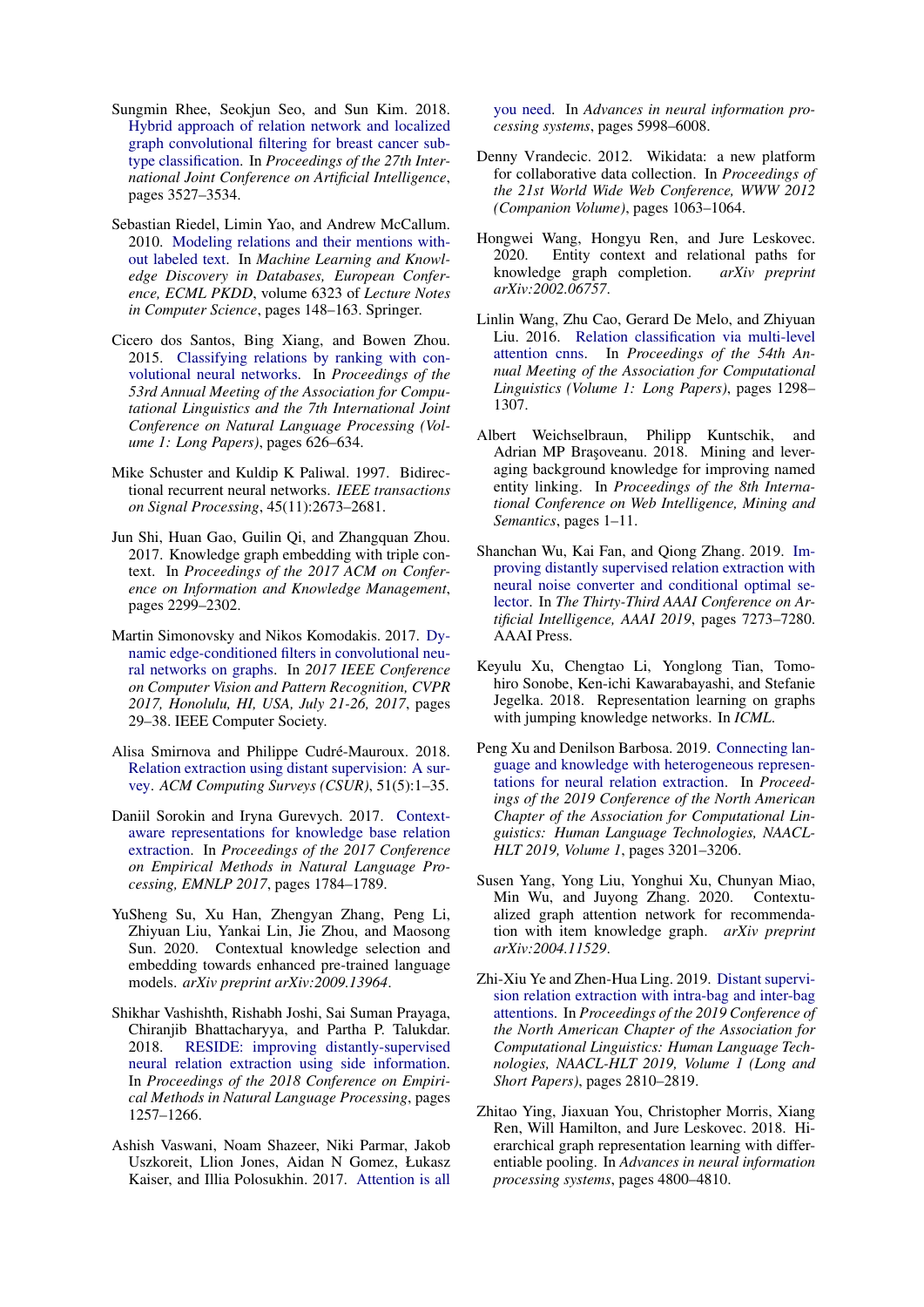- <span id="page-11-2"></span>Yuhao Zhang, Peng Qi, and Christopher D. Manning. 2018. [Graph convolution over pruned dependency](https://doi.org/10.18653/v1/d18-1244) [trees improves relation extraction.](https://doi.org/10.18653/v1/d18-1244) In *Proceedings of the 2018 Conference on Empirical Methods in Natural Language Processing, Brussels, Belgium, October 31 - November 4, 2018*, pages 2205–2215. Association for Computational Linguistics.
- <span id="page-11-1"></span>Peng Zhou, Wei Shi, Jun Tian, Zhenyu Qi, Bingchen Li, Hongwei Hao, and Bo Xu. 2016. Attentionbased bidirectional long short-term memory networks for relation classification. In *Proceedings of the 54th Annual Meeting of the Association for Computational Linguistics (Volume 2: Short Papers)*, pages 207–212.
- <span id="page-11-0"></span>Hao Zhu, Yankai Lin, Zhiyuan Liu, Jie Fu, Tat-Seng Chua, and Maosong Sun. 2019. [Graph neural net](https://doi.org/10.18653/v1/p19-1128)[works with generated parameters for relation ex](https://doi.org/10.18653/v1/p19-1128)[traction.](https://doi.org/10.18653/v1/p19-1128) In *Proceedings of the 57th Conference of the Association for Computational Linguistics, ACL*, pages 1331–1339.

# A Appendix

Due to page limit, we could not put several empirical results in the main paper. This section describes the remaining empirical studies.

# A.1 Error Analysis

To understand the failure cases of *KGPool*, we conducted exhaustive error analysis. We calculated (micro) F1-Score of each relation in Sorokin dataset [\(Sorokin and Gurevych,](#page-10-1) [2017\)](#page-10-1). Table [10](#page-12-0) illustrates performance of ten relations on which *KGPool* performs the worst (ascending order of Micro-F1 score). To put the study in the right perspective, we also report all sentential RE baselines' performance on these relations. While analyzing the errors, we observe three patterns. First, all models fail in the relations for which number of instances are sparse. For example, the relation *mother* has only 190 instances (occurances) and the relation *killed by* has 48 instances. The scarcity in training data has made all models to fail on certain relations. Secondly, our model fails in very closed relations. For example, instead of predicting the relation *drafted by*[3](#page-11-3) , our model predicts *member of sport team*[4](#page-11-4) . Similarly, in case of *unmarried partner*, our model predicts *spouse*. We believe that introducing logical reasoning in the model can help these borderline cases. The third observed pattern for errors is the quality of context. It is worthwhile to mention that in GP-GNN and Context-LSTM, there is only a sentential context. RECON and *KGPool* use KG context. Still, performance is limited for many relations such as *use* and *different from* as reported in the table [10.](#page-12-0) The lack of quality context in the KG possibly a reason for limited performance for KGcontext-induced models in erroneous cases. Detailed exploration is needed to understand the impact of data quality on *KGPool* performance, and we leave it for the future work.

#### A.2 Effect of Context Pooling

<span id="page-11-5"></span>

| <b>Models</b>                                        | DEG   | DEG  | <b>Dataset</b> |
|------------------------------------------------------|-------|------|----------------|
|                                                      | (HIG) | (CG) |                |
| $KGPool_{+lstm} (\alpha=1)$                          | 5.33  | 1.06 | Wikidata       |
| $KGPool_{+lstm} (\alpha=2)$                          | 5.33  | 2.12 |                |
| $KGPool_{+lstm} (\alpha=3)$                          | 5.33  | 4.32 |                |
| $KGPool_{+lstm} (\alpha=4)$                          | 5.33  | 4.81 |                |
| $\overline{KGP}$ ool <sub>+lstm</sub> ( $\alpha$ =1) | 6.34  | 1.23 | <b>NYT</b>     |
| $KGPool_{+lstm} (\alpha=2)$                          | 6.34  | 1.74 | Freebase       |
| $KGPool_{+lstm} (\alpha=3)$                          | 6.34  | 3.05 |                |
| $KGPool_{+lstm} (\alpha=4)$                          | 6.34  | 6.30 |                |

Table 9: Effect of Context Pooling. 'DEG' denotes average degree of an entity node  $(e_i)$ . We observe a reduction in the degree of entity nodes in CG compared to the HIG.

In the main paper, we presented the effect of context pooling on *KGPool*'s best configuration  $(KGPool_{+qnn})$ . Table [9](#page-11-5) describes the reduction in the average degree of nodes for  $KGPool_{+lstm}$ configuration for various context coefficient  $(\alpha)$ . On both datasets, there is a significant reduction in the degree of nodes. On Wikidata dataset [\(Sorokin](#page-10-1) [and Gurevych,](#page-10-1) [2017\)](#page-10-1),  $KGPool_{+lstm}$  with  $(\alpha=1)$ reports the highest value among its other configurations. For the same, the average degree of nodes is reduced from 5.33 to 1.06. Please note, the degree of nodes in HIG remains the same. However, for CG, the degree of nodes differs based on the context aggregator. We train the model end to end, and due to back-propagation, context weights adjust as per the context aggregator.

#### A.3 Results on a Human Annotated Dataset

The employed datasets Wikidata [\(Sorokin and](#page-10-1) [Gurevych,](#page-10-1) [2017\)](#page-10-1) and NYT Freebase [\(Riedel et al.,](#page-10-2) [2010\)](#page-10-2) are created using distant supervision techniques. Considering distant supervision techniques inherit a noise, to provide a comprehensive ablation study, [\(Zhu et al.,](#page-11-0) [2019\)](#page-11-0) provided a human evaluation setting. Following the same setting, RECON provided human-annotated data

<span id="page-11-3"></span><sup>3</sup>[https://www.wikidata.org/wiki/](https://www.wikidata.org/wiki/Property:P647)

[Property:P647](https://www.wikidata.org/wiki/Property:P647)

<span id="page-11-4"></span><sup>4</sup>[https://www.wikidata.org/wiki/](https://www.wikidata.org/wiki/Property:P54) [Property:P54](https://www.wikidata.org/wiki/Property:P54)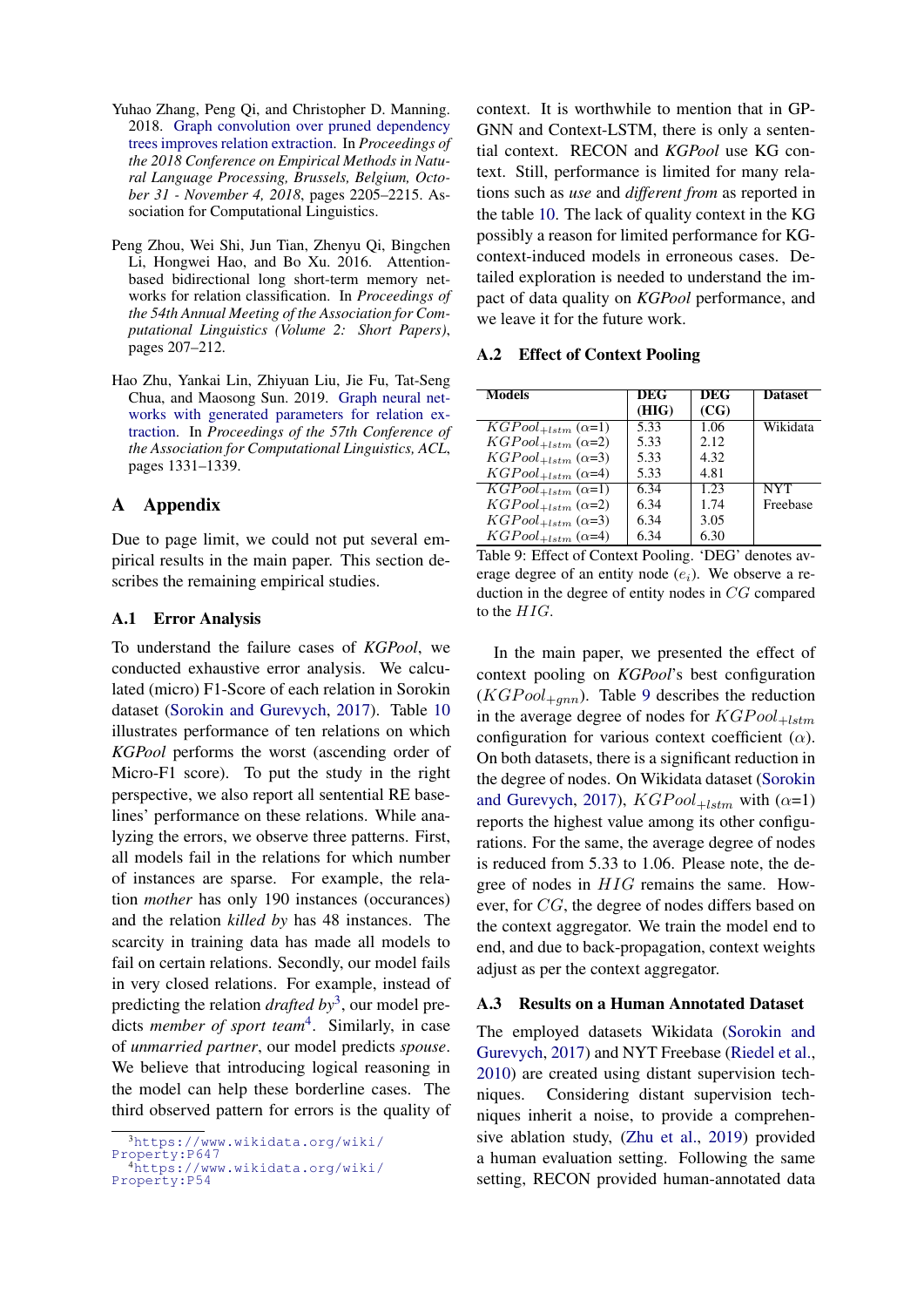<span id="page-12-0"></span>

| <b>Relation</b>   | <b>KGPool</b> | <b>RECON</b> | <b>GP-GNN</b> | <b>Context-LSTM</b> |
|-------------------|---------------|--------------|---------------|---------------------|
| has quality       | 0.00          | 0.00         | 0.00          | 0.00                |
| enclave within    | 0.00          | 0.00         | 0.00          | 0.00                |
| drafted by        | 0.01          | 0.08         | 0.00          | 0.02                |
| different from    | 0.01          | 0.00         | 0.0           | 0.00                |
| mother            | 0.03          | 0.05         | 0.02          | 0.00                |
| unmarried partner | 0.04          | 0.01         | 0.00          | 0.00                |
| killed by         | 0.04          | 0.01         | 0.00          | 0.04                |
| use               | 0.09          | 0.00         | 0.00          | 0.00                |
| lyrics by         | 0.10          | 0.13         | 0.00          | 0.00                |
| relative          | 0.12          | 0.10         | 0.00          | 0.00                |

Table 10: Micro F-score of 10-worst performing Relations for  $KGPool_{mn}$  ( $\alpha=1$ ) on Wikidata dataset. We also provide corresponding values of other sentential RE baselines. The main reason for limited performance across all models is the scarcity of training data for these relation types.

from Wikidata dataset [\(Sorokin and Gurevych,](#page-10-1) [2017\)](#page-10-1). This is to verify that the distantly supervised dataset is correct for every pair of entities. Sentences accepted by all annotators are part of the human-annotated dataset. There are 500 sentences and 1846 triples in the test set. Table [11](#page-12-1) reports KGP ool's performance against the sentential baselines.  $KGPool_{+qnn}$  continues to outperform the baselines, maintaining similar behavior as seen on test sets of original datasets. The results further re-assure the robustness of our proposed approach.

<span id="page-12-1"></span>

| Model                                                | P     | R     | F1    |
|------------------------------------------------------|-------|-------|-------|
| Context Aware LSTM                                   | 77.77 | 78.69 | 78.23 |
| <b>GP-GNN</b>                                        | 81.99 | 82.31 | 82.15 |
| RECON-EAC                                            | 86.10 | 86.58 | 86.33 |
| <b>RECON</b>                                         | 87.34 | 87.55 | 87.44 |
| $\overline{KGP}$ ool <sub>+lstm</sub> ( $\alpha$ =1) | 86.34 | 86.07 | 86.20 |
| $KGPool_{+gnn} (\alpha=1)$                           | 89.36 | 89.31 | 89.33 |

Table 11: Sentential RE performance on Human Annotation Dataset. *KGPool* again outperforms the baselines. We report Micro P,R, and F1 values. (Best score in bold)

<span id="page-12-4"></span>

| <b>Hyperparameters</b>         | Value   |
|--------------------------------|---------|
| learning rate                  | 0.001   |
| batch size                     | 50      |
| hidden state size              | 128     |
| context coefficient $(\alpha)$ | 1,2,3,4 |
| $\#$ of propagation layers     |         |

Table 12: Hyper-parameters for Context Pooling module

#### A.4 Datasets and Hyper-parameters

We augmented two datasets Wikidata dataset and Riedel Freebase dataset with our proposed KG context. The Wikidata dataset has 353 unique relations, 372,059 sentences in training, 123824 sentences in validation and 360,334 for testing. The number of sentences in the training and test

| <b>Hyperparameters</b>     | Value   |
|----------------------------|---------|
| learning rate              | 0.001   |
| batch size                 | 50      |
| dropout ratio              | 0.5     |
| hidden state size          | 256     |
| non-linear activation      | relu    |
| $\#$ of propagation layers | 3       |
| entity embedding size      | 8       |
| adjacent matrices          | untied  |
| optimizer                  | adam    |
| B1                         | 0.9     |
| $\beta_2$                  | 0.999   |
| F.                         | $1e-08$ |
| pretrained embeddings      | glove   |
| word embedding dim         |         |

<span id="page-12-2"></span>Table 13: Hyper-parameters for GNN-Aggregator module

| <b>Hyperparameters</b> | Value |
|------------------------|-------|
| learning rate          | 0.001 |
| batch size             | 50    |
| dropout ratio          | 0.5   |
| hidden state size      | 256   |
| non-linear activation  | relu  |
| $\#$ of layers         |       |
| optimizer              | adam  |
| pretrained embeddings  | glove |
| word embedding dim     | 50    |

<span id="page-12-3"></span>Table 14: Hyper-parameters for ContextAware-Aggregator module

| <b>Hyperparameters</b> | Value |
|------------------------|-------|
| learning rate          | 0.001 |
| batch size             | 50    |
| initial embedding size | 50    |
| final embedding size   | 50    |
| pretrained embeddings  | glove |
| $#$ of layers          |       |

Table 15: Hyper-parameters for Graph Construction module

set are 455,771 and 172,448 respectively in the Riedel dataset. No explicit validation set has been provided for Riedel dataset. For augmenting entity attribute context, we relied on public dumps of Wikidata and Freebase. From these dumps, we automatically extracted entities and its proper